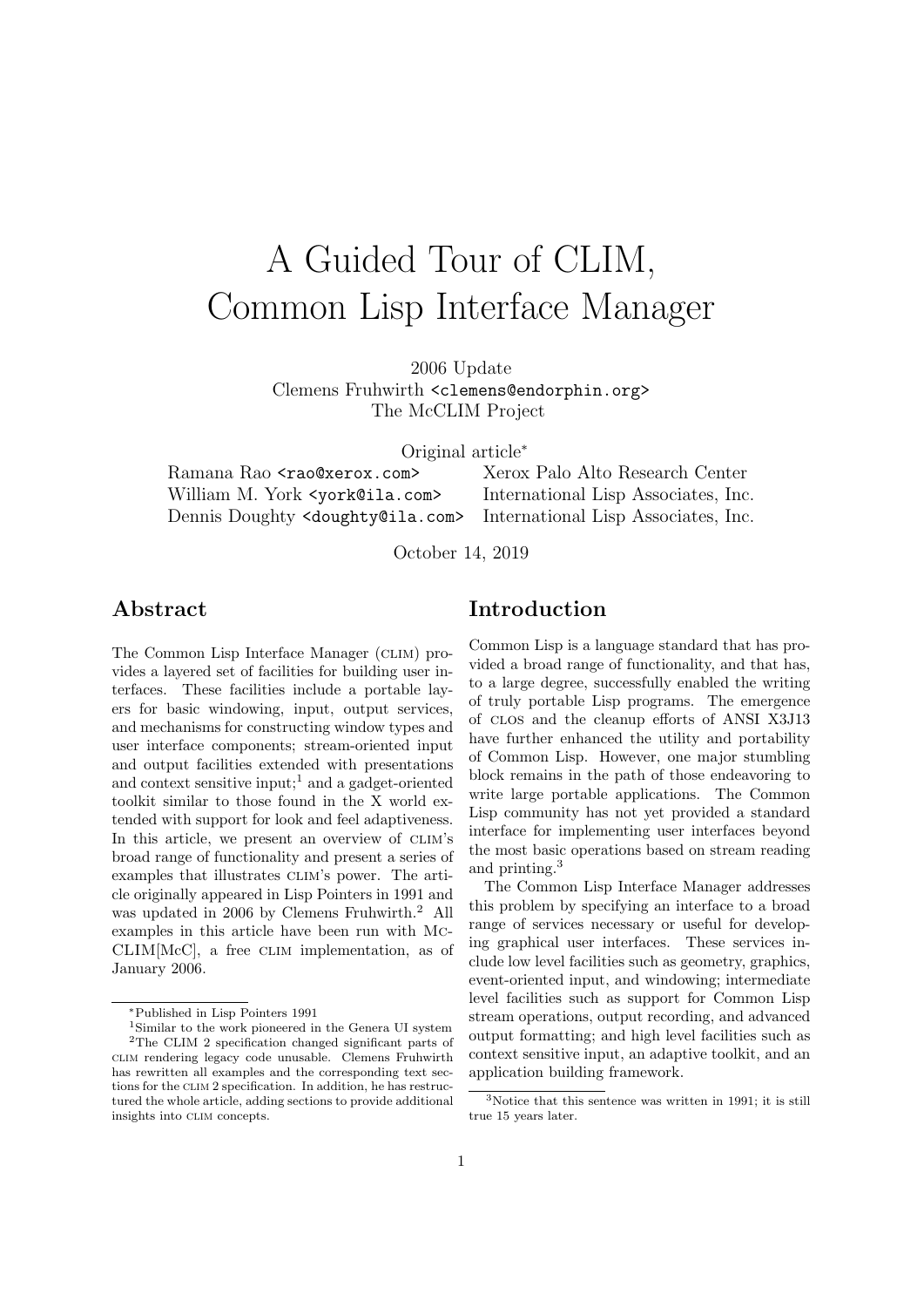clim implementations will eventually support a large number of window environments including X Windows, Mac OS X and Microsoft Windows. clim is designed to exploit the functionality provided by the host environment to the degree that it makes sense. For example, CLIM top level windows are typically mapped onto host windows, and input and output operations are ultimately performed by host window system code. CLIM supports the incorporation of toolkits written in other languages. A uniform interface provided by CLIM allows Lisp application programmers to deal only with Lisp objects and functions regardless of the operating platform.

An important goal that has guided the design of clim was to layer the specification into a number of distinct facilities. Furthermore, the specification does not distinguish the use of a facility by higher level CLIM facilities from its use by CLIM users. For example, the geometry substrate, which includes transformations and regions, is designed for efficient use by the graphics and windowing substrates as well as by CLIM programmers. This means that, in general, a CLIM programmer can reimplement higher level CLIM facilities using the interfaces provided by lower level facilities.

This modular, layered design has a number of benefits. The CLIM architecture balances the goal of ease of use on one hand, and the goal of versatility on the other. High level facilities allow programmers to build portable user interfaces quickly, whereas lower level facilities provide a useful platform for building toolkits or frameworks that better support the specific needs or requirements of a particular application.

For example, CLIM's application framework and adaptive toolkit allow programmers to develop applications that automatically adopt the look and feel of the host's environment. We often call this "adaptiveness," "look and feel independence," or occasionally more picturesquely, "chameleon look and feel". However, many users may need or want to define a particular look and feel that is constant across all host environments (we call this "portable look and feel"). Such users can circumvent the look and feel adaptiveness provided by CLIM, while still using most of the application framework facility and other high level CLIM facilities like context sensitive input. Furthermore, using the lower level facilities of CLIM, they can develop portable toolkit libraries that define and implement their own particular look and feel. For instance, the CLIM programmer can implement new gadget types on top of the drawing primitives and treat them equally to the built-in gadget types.

We will use the term CLIM implementor for the party implementing low-level and high-level parts according to the CLIM specification, CLIM programmer for the party that will use the facilities provided by the implementor, and CLIM user for the party that will use the programs provided by the programmer.

The next section presents an overview of the functionality provided by CLIM facilities.

# 1 Overview of Functionality

Figure 1 shows the various aspects of a host environment in which CLIM lives as well as the various elements provided by CLIM. Below we briefly describe a number of CLIM's areas of functionality. Later sections will illustrate many of these components.

Geometry CLIM provides points, rectangles, and transformations; and functions for manipulating these object types.

Graphics substrate CLIM provides a portable interface to a broad set of graphics functions for drawing complex geometric shapes.

Windowing substrate CLIM provides a portable layer for implementing sheets (windows and other window-like objects).

Extended Streams CLIM integrates the Common Lisp Stream I/O functionality with the CLIM graphics, windowing, and panes facilities. In addition to ordinary text, the programmer can send a button, a picture or any other arbitrary widget to a clim output stream and clim will display the widget in the sheet associated with the output stream.

Output Recording CLIM provides output recording for capturing all output done to an extended stream and automatically repainting it when necessary.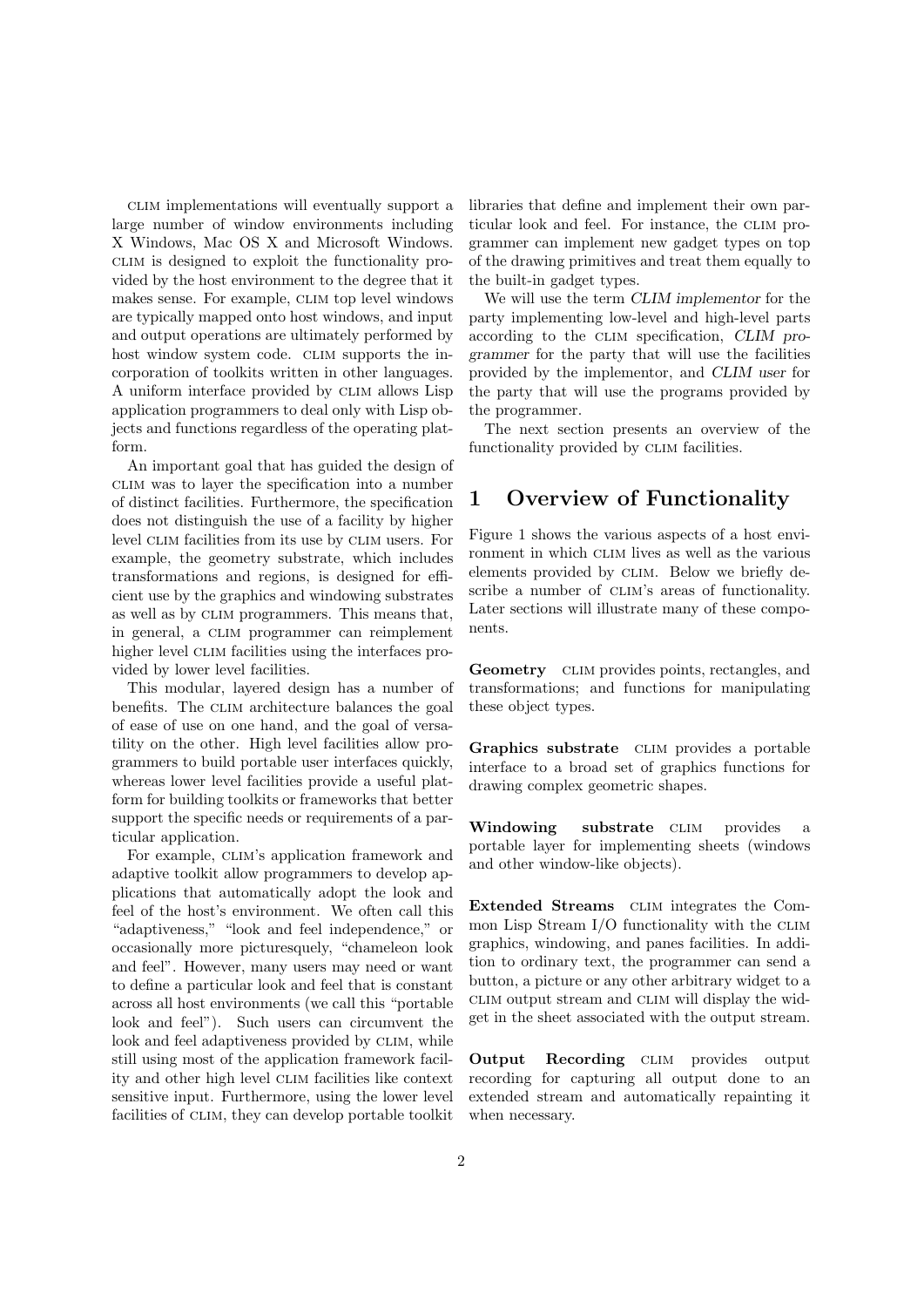#### Application

Dialog Facilities Commands Presentations

Frames

Incremental Redisplay Formated Output

Layout Panes Application Panes

Panes

Output Recording

Gadget Panes

Extended Streams<br>
Standard Sheets

Graphics

Geometry

Ports

Sheet Definition

Common Lisp

Host Look & Feel

Figure 1: An Overview of CLIM facilities

Formatted Output CLIM provides a set of highlevel macros that enable programs to produce neatly formatted tabular and graphical displays easily.<sup>4</sup>

**Presentations** CLIM provides the ability to associate semantics with output, such that Lisp objects may be retrieved later via user gestures (e.g. mouse clicks) on their displayed representation. This context sensitive input is modularly layered on top of the output recording facility and is integrated with the Common Lisp type system. A mechanism for type coercion is also included, providing the basis for powerful user interfaces.

**Panes** CLIM provides panes that are analogous to the gadgets or widgets of toolkits like the X toolkit, GTK or Mac OS X's toolkit.

Supported pane types include layout panes for arranging other panes, gadget panes for presenting users with feedback information or mechanisms for invoking application behavior, and application

panes for displaying and allowing users to interact with application data.

Look and Feel Adaptiveness CLIM supports look and feel independence by specifying a set of abstract gadget pane protocols. These protocols define a gadget in terms of its function and not in terms of the details of its appearance or operation. Applications that use these gadget types and related facilities will automatically adapt to use whatever toolkit is available on and appropriate for the host environment. In addition, portable Lisp-based implementations of the abstract gadget pane protocols are provided.<sup>5</sup>

Application Building CLIM provides a set of tools for defining application frames. These tools allow the programmer to specify all aspects of an application's user interface, including pane layout, interaction style, look and feel, and command menus and/or menu bars.

<sup>4</sup>This also includes Graph Formatting. Graph formatting is only partly implemented in McCLIM at this date (March 2006).

<sup>5</sup>McCLIM does not support look and feel adaptiveness at the moment. Hence, McCLIM mostly uses this portable Lisp-based implementation.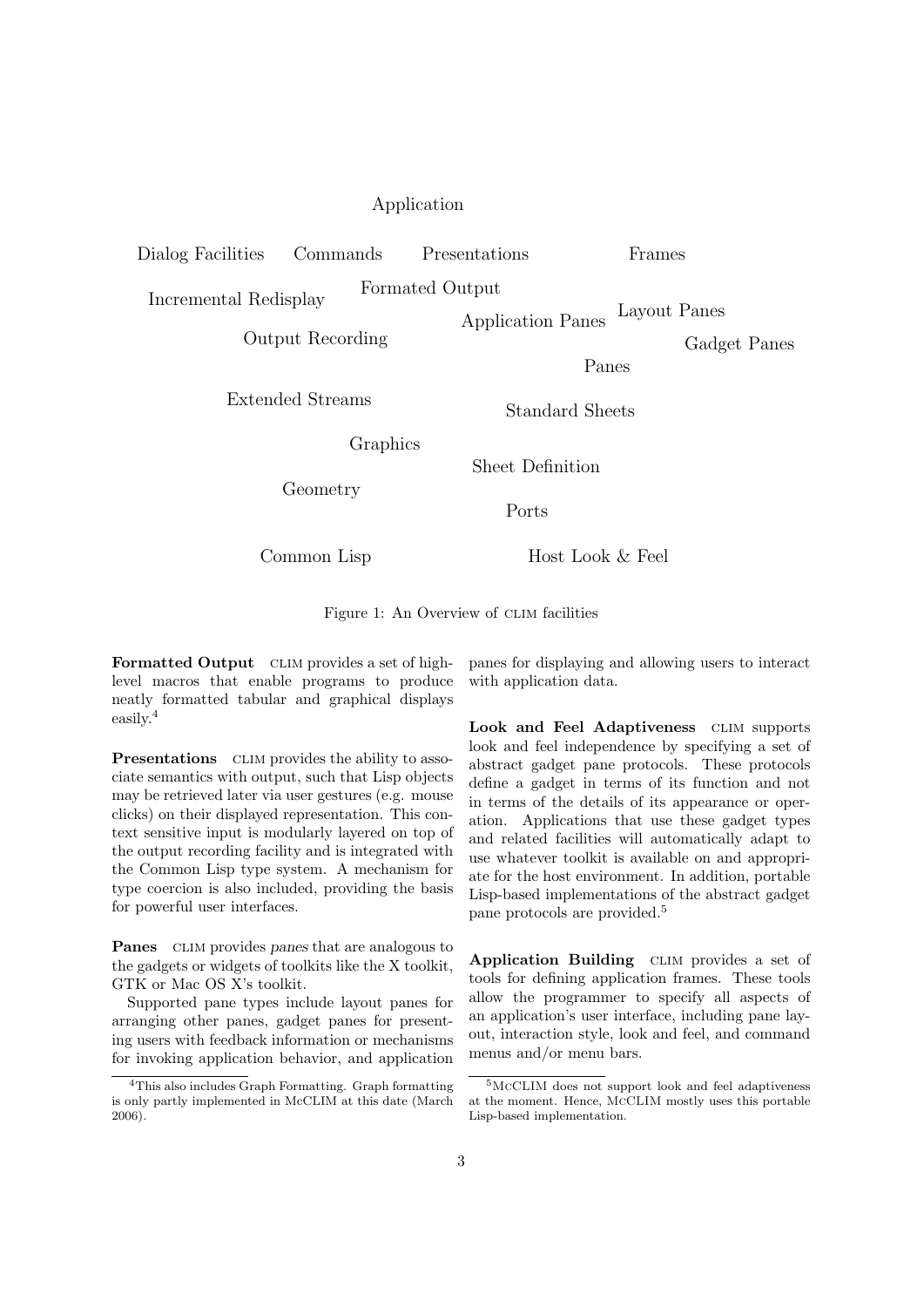Commands CLIM supports the separation of command execution and command invocation. A clim user can invoke commands either via typing it into an interactor, clicking on a menu entry or implicitly invoking a presentation-translator by clicking on a presentation. Commands can also be invoked explicitly by the programmer.

Dialogs and Incremental Update/Redisplay

Incremental Redisplay goes a bit further than Output Recording. With Incremental Redisplay, an output record can not only reproduce content that was written to a stream, the CLIM programmer can also attach the code that generated the content to the content itself. Whenever necessary, the application programmer can ask an output stream to update itself. CLIM will query all drawn elements for obsolescence, and if necessary, rerun the code to produce fresh output.

This is a large number of facilities to explore. The most systematic way – progressing from the lowestlevel to the highest – would also be the lengthiest. Therefore, we start with showing several facilities in action with the most fundamental example in the realm of programming: Hello World.

# 2 Our first application

We will start with a few lines of code for the trivial Hello World example to give the reader a test case to verify his clim setup. It also serves as a point of reference from where the reader can start his explorations of more challenging CLIM facilities. We do not try to elaborate the clim concepts in detail here, but simply use them with a brief discussion. The confused reader may hope for a more indepth explanation in the following section. Please regard pane, application frame, sheet, sheet hierarchy, graft and top-level loop as terms we will discuss later.

We provide extensive CLIM specification references in footnotes. The motivation for this is to show that all the relevant information can be found in the CLIM 2 specification  $[MY05]$ . Before a good clim programmer can master any clim concept, he has to get used to the style of writing of the specification, as this is the most relevant work for clim. The best we can do in this short paper is provide pointers and references and hope that the interested reader starts to explore the surrounding text sections on his own.

After loading a CLIM implementation, the package :clim-user is available to absorb user code. This package is a good start for experimentation and first steps. When proper packaging is required, simply include the packages :clim and :clim-lisp in your new package's :use list.

The central element of CLIM application programming is the application-frame. An application frame is defined via define-application-frame.<sup>6</sup> Here is the application frame definition for Hello World:

```
( define - application - frame hello - world ()
  (( greeting : initform "Hello_World"
               : accessor greeting))
  ( : pane ( make−pane ' hell o−w o rl d−pa ne ) ) )
```
define-application-frame's basic syntax is similar to defclass because define-application-frame also generates classes. In this case, it creates a frame class hello-world that has no superclass except frame (which is added automatically).

With :pane, we define a top-level-pane that becomes the content of a fresh window that belongs to an application frame. Although the usual case is for an application frame to correspond to a top level window, sometimes an application frame is swallowed by another application and only space in another existing window is reserved. For instance, a web site management tool might swallow a text editor, so that the user has the option to edit web sites without switching to another application.

The list given after the :pane option is a form which is evaluated when an instance of the helloworld class is created. We use make-pane to construct a pane as the top-level-pane for frame instances. make-pane is a constructor for panes.<sup>7</sup> We can treat it as an analog to make-instance especially made for pane classes. Let us have a look at the definition of hello-world-pane.

( defclass hello-world-pane ( clim−s t ream−pane ) ( ) )

The one and only superclass of hello-world-pane is  $clim$ -stream-pane. $8$  As there are no additional slots,

<sup>6</sup>See Section 28.2 "Defining and Creating Application Frames" in [MY05].

<sup>7</sup>See Section 29.2 "Basic Pane Construction" in [MY05]. <sup>8</sup>See Section 29.4 "CLIM Stream Panes" in [MY05].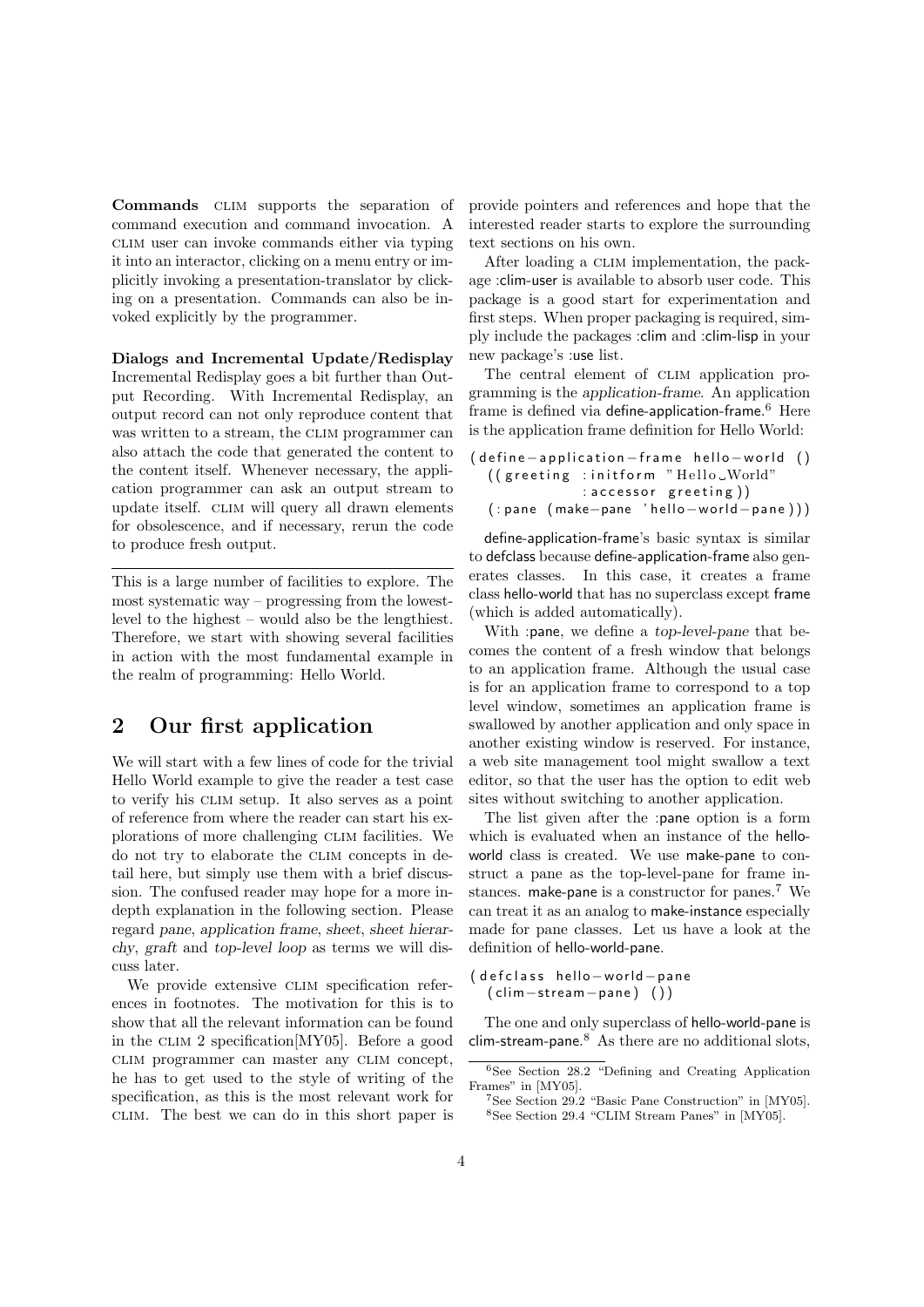```
; ; ; Behavior defined by the Handle Repaint Protocol
( defmethod hand le-repaint ( ( pane hello-world-pane) region)
  ( let ( (w ( bounding - rectangle - width pane))
        (h (bounding-rectangle-height pane)))
      Blank the pane out
    (draw-rectangle* pane 0 0 w h
                      : filled t
                      : ink (pane-background pane))
    ;;; Draw greeting in center of pane
    (draw-text* pane
                 (g reeting *application - frame*)
                 (floor w 2) (floor h 2): align-x : center
                 : align−y : center ) ) )
```
Figure 2: handle-repaint for hello-world-pane

an experienced clos programmer might guess that we will use hello-world-pane solely for method specialization. Before doing so, let us have a look what we have actually inherited from clim-stream-pane:<sup>9</sup>

```
CLIM-USER> (describe (find-class
                       ' clim−s t ream−pane ) )
DIRECT−SUPERCLASSES :
PERMANENT−MEDIUM−SHEET−OUTPUT−MIXIN
STANDARD−REPAINTING−MIXIN
STANDARD−EXTENDED−INPUT−STREAM
STANDARD−EXTENDED−OUTPUT−STREAM
STANDARD−OUTPUT−RECORDING−STREAM
SHEET−MULTIPLE−CHILD−MIXIN
BASIC−PANE
```
basic-pane is the foundation of all pane classes. It provides reasonable defaults for all protocol methods and inherits from the protocol class pane. In turn, pane inherits from basic-sheet. Hence, all panes we construct via basic-pane automatically adhere to the sheet protocol.

Our hello-world-pane needs some methods to be useful. With handle-repaint in Figure 2, we participate in the repaint protocol. <sup>10</sup> This method has two tasks: paint the pane with the pane's background and draw the greeting of \*application-frame\* in the center of the pane. The hello-world frame instance is automatically available in the context of handle-repaint via the dynamically scoped variable \*application-frame\* and so it is possible to use the accessor greeting to obtain the instance's slot content.

Two functions are needed to see this code in action: make-application-frame and run-frame-toplevel. The former is a constructor for instances of frame classes, the latter for running the top-level loop of the application frame. The top-level loop is used for command reading, execution and displaying results. But all we need to know for the moment is that it makes the frame visible before entering the loop.

```
( r u n−f rame−t o p−level
 (make-application-frame 'hello-world))
```
This completes the Hello World example. In the next section, we catch up to the details we skipped in this example.

# 3 Basic Facilities

#### 3.1 Geometry

To CLIM, geometry means regions. A region is either bound or unbound and has a dimensionality of either zero, one or two. That corresponds to a point, a path or an area respectively. Regions can be compared (region predicate protocol $11$ ) and

<sup>9</sup> Internal classes removed from listing.

<sup>10</sup>See Section 8.4 "Repaint Protocol" in [MY05]

 $^{11}\rm CLM$  relies heavily on closs. In clos, the term protocol means a set of generic functions that together form a coherent interface. A protocol specification not only includes the syntactic details of the function names and the number of function arguments, but also the functions' purpose and the semantics of the return values (and/or side effects) must be given in a textual specification.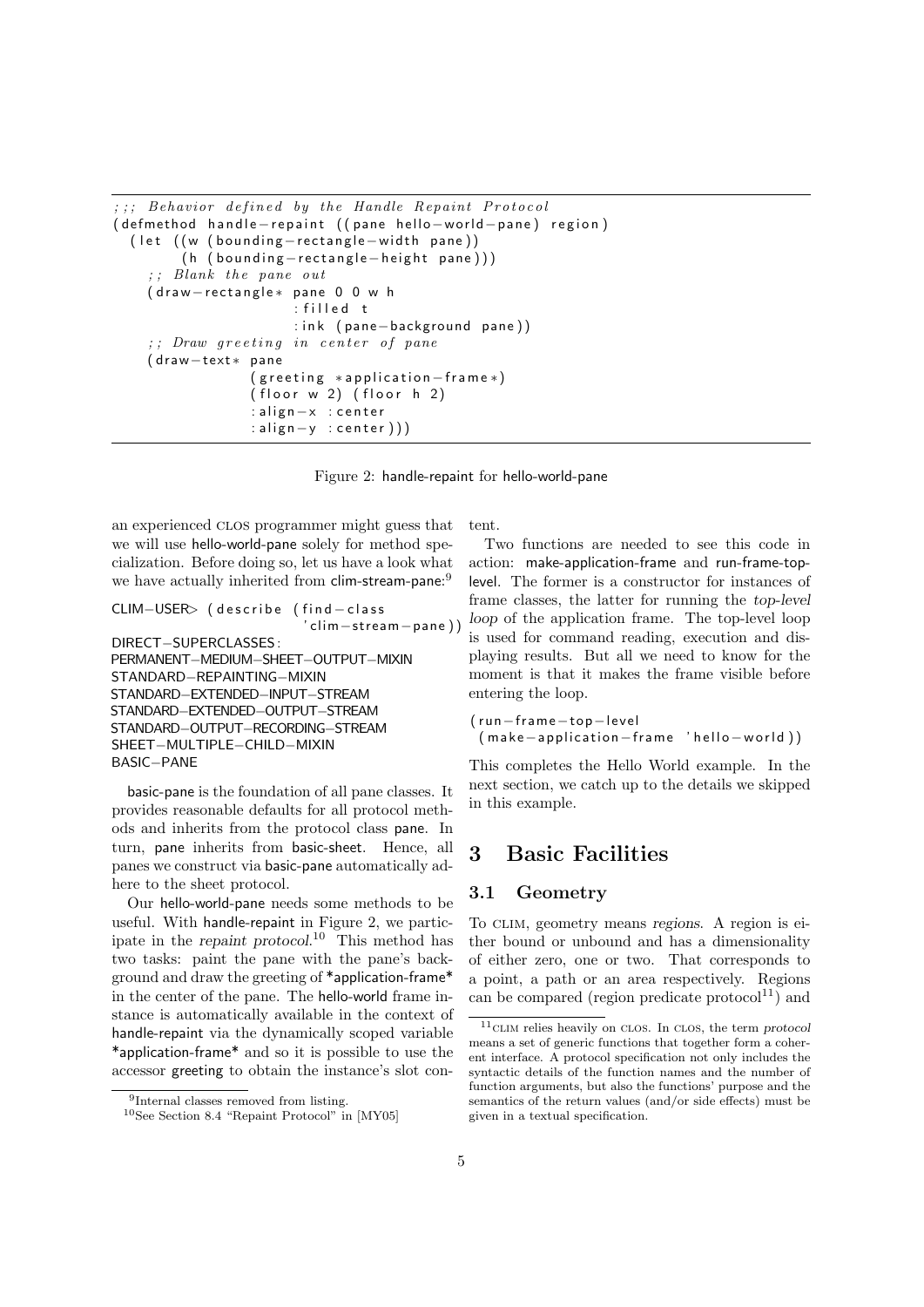composed (region composition protocol).

Every bounded region has a bounding rectangle. It is the smallest rectangle that contains every point in the region. The bounding rectangle of every bounded region can be accessed via the bounding rectangle protocol.

clim supports affine transformations of regions. Such transformations can move, stretch and rotate a region. A transformation is affine when every straight line remains straight after transformation. Transformations can be composed arbitrarily. The programmer can attach transformations to mediums and panes. In layout panes, CLIM uses transformations to map the coordinates of child panes to the coordinate system of their parents.

All drawing settings can be changed either permanently, or temporarily in the context of the withdrawing-options macro.

#### 3.2 The Windowing Substrate

clim does not directly talk to the window system. Instead, CLIM is layered on top of a windowing substrate.<sup>12</sup> This substrate is a middleware between CLIM on one side and the host window system on the other. This middleware layer provides a portable windowing model that insulates higher levels of CLIM and CLIM programmers from the details of the host window system. From the perspective of a CLIM programmer, talking to the window system is equal to talking to this abstraction layer. The implementation details are hidden in backends, like in McCLIM the CLX backend, which hides X11 details. These backends will use the services of a host window system to provide efficient windowing, input and output facilities. Thanks to this middleware, CLIM is portable across different host windowing systems.

This framework allows uniform treatment of the following GUI building blocks:

- Windows like those in X, Mac OS X and Microsoft Windows.
- Gadgets typical of toolkit layers, such as Gtk+, QT or Mac OS X's toolkit. The backend provides a frame manager which takes care of mapping the abstract gadget types found in

clim to appropriate gadget with a native look and feel.

• Structured graphics like output records and an application's presentation objects

The central abstraction specified by clim is the sheet. A sheet is a surface that can be painted on and to which input gestures can be directed, and that lives in a hierarchy of other such objects. To get used to the notation of sheets, you can think of them as swallowable windows.

The fundamental notion in CLIM is the nesting of sheets within another sheet called a windowing relationship. In a windowing relationship, a parent sheet provides space to or groups a number of other children sheets. The sheet protocols specify functionality for constructing, using, and managing hierarchies of sheets.

Sheets have the following properties:

- parent/children: a sheet is part of a windowing hierarchy and maintains links to its parent and its children.
- coordinate system: a sheet has its own coordinate system that might have a different scaling or orientation than its parent.
- transformation: via a sheet transformation these differing sheet coordinate systems are mapped into coordinate system of their parents.
- clipping region: defines an area within a sheet's coordinate system that indicates the area of interest.

Window hierarchies Sheets participate in a number of protocols. The windowing protocols describes the relationship between sheets. Every sheet has a parent, a sheet might have one or more children. A sheet can be adopted by a parent sheet and disowned later. A sheet is grafted when it is connected to a graft either directly or through it's ancestors. A graft is a special kind of sheet that stands in for a host window, typically a root window (i.e. screen level). A sheet is attached to a particular host window system by making it a child of an associated graft. A host window will be allocated for that sheet; the sheet will then appear to be a child of the window associated with the graft.

<sup>12</sup>formerly known as Silica.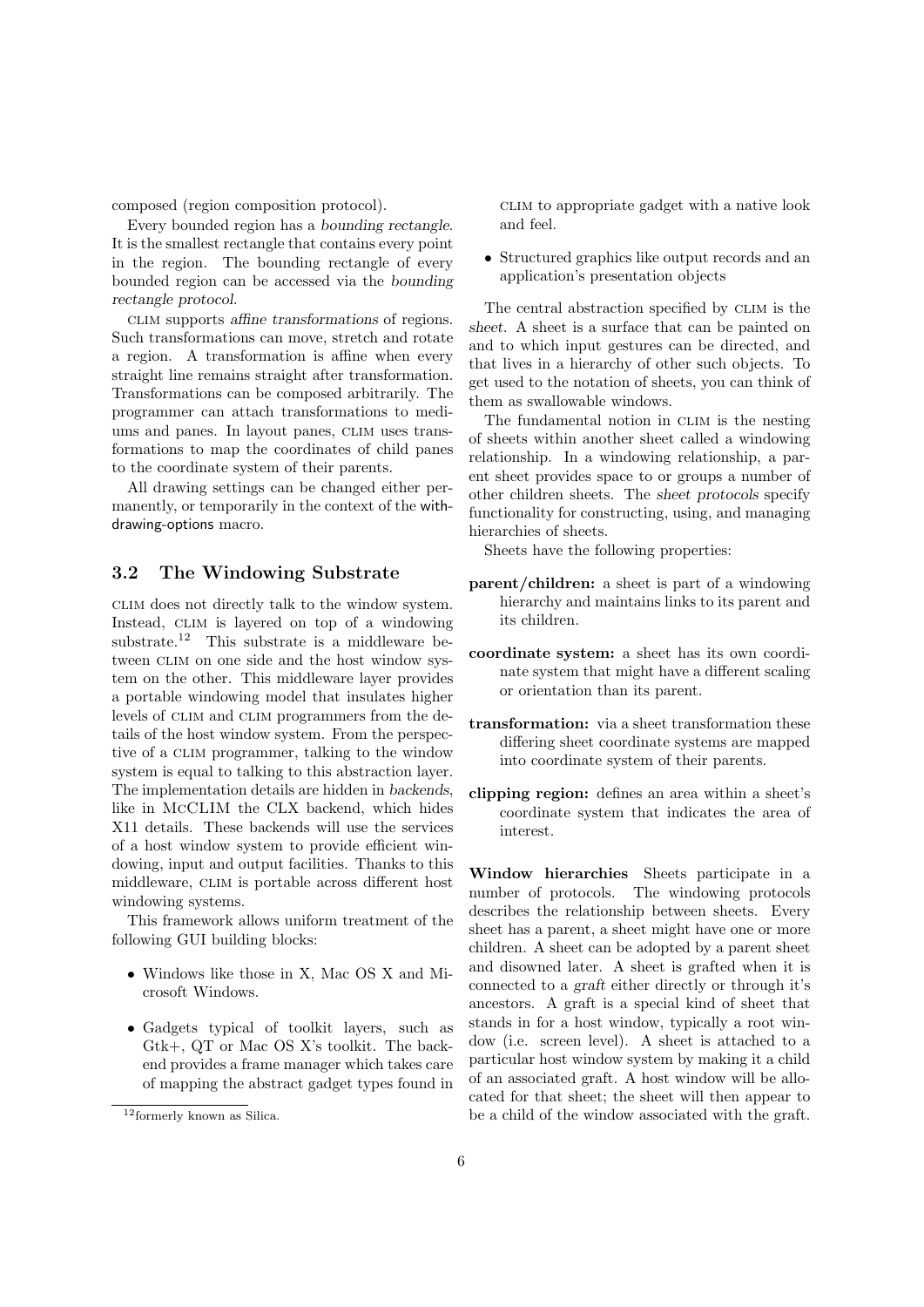Sheet hierarchies are displayed and manipulated on particular host window systems by establishing a connection to that window system and attaching them to an appropriate place in that window system's window hierarchy. Ports and grafts provide the functionality for managing this process. A port is a connection to a display service that is responsible for managing host window system resources and for processing input events received from the host window system.

Window input The input architecture of the windowing substrate allows sheets to receive any window event from the host windowing system. The event class hierarchy descends from the class event to device-event (including all keyboard and mouse actions), window-event (windowsize-changed and window-repaint events), windowmanager-events (window-deleted) to artificial timerevents. See 8.2 "Standard Device Events" in [MY05].

The function pair dispatch-event and handle-event is the center of all event handling. dispatchevent is intended to be called when an event is to be dispatched to a client either immediately or queued for later processing in an event queue. On the other side, handle-event is intended for further specialization, so the application developer can implement special policies for selected events. For instance, when a sheet notices through a window-configuration-event that the sheet's size has changed, it might redo its layout for its children.

Window output All drawing operation happen on a medium. This object captures the state of the drawing like foreground, background, line style, and the transformation which is applied to the coordinates before drawing. Every medium is associated with a sheet. In turn, a sheet must be associated with a medium whenever drawing operation should be executed. Many CLIM sheets are associated with a medium permanently. sheet-medium obtains the medium associated with a sheet.

The graphic output capabilities of sheets range from simple line style and text style customization over rendering various geometrical shapes, a color model capable of doing alpha blending, composable affine transformations to pattern, stencil and tiling filling, and pixmaps usage. The features of the output protocol are specified briefly in Section 8.3 "Output Protocol"and more precisely in Chapters 10-14 of [MY05].

clim lives in an idealized world in terms of graphics operations. A CLIM programmer can use an infinitely long and wide drawing pane with arbitrarily precise resolution and continuously variable opacity. As rendering devices with these properties are rare, we need to render the idealized graphic description to a device with finite size and a fixed drawing precision. The rendering rules are specified in Section 12.4 "Rendering Conventions for Geometric Shapes"of [MY05].

# 4 Building Applications

In this section, we explain a number of the necessary ingredients for building applications in CLIM. We will illustrate frames, panes, and simple commands with two examples: a color editor and a simple line and text drawing program.

#### 4.1 Application Frames

Frames are the central abstraction defined by the clim interface for presenting an application's user interface. Many of the high level features and facilities for application building provided by CLIM can be conveniently accessed through the frame facility.

Frames are typically displayed as top level windows on a desktop. Frame managers provide the machinery for realizing frames on particular host window systems. A frame manager acts as an mediator between the frame and what is typically called a desktop manager, or in X terminology, a window manager. The frame manager is responsible for attaching the pane hierarchy of a frame to an appropriate place in a sheet hierarchy (and therefore to a host window system window hierarchy) when the frame is adopted.

To build a user interface, an application programmer defines one or more frame classes. These frame classes define a number of frame properties including application specific state and a hierarchy of panes (i.e. user interface gadgets and regions, for interacting with the users). Frame classes also provide hooks for customizing application behavior during various portions of the frame protocol. For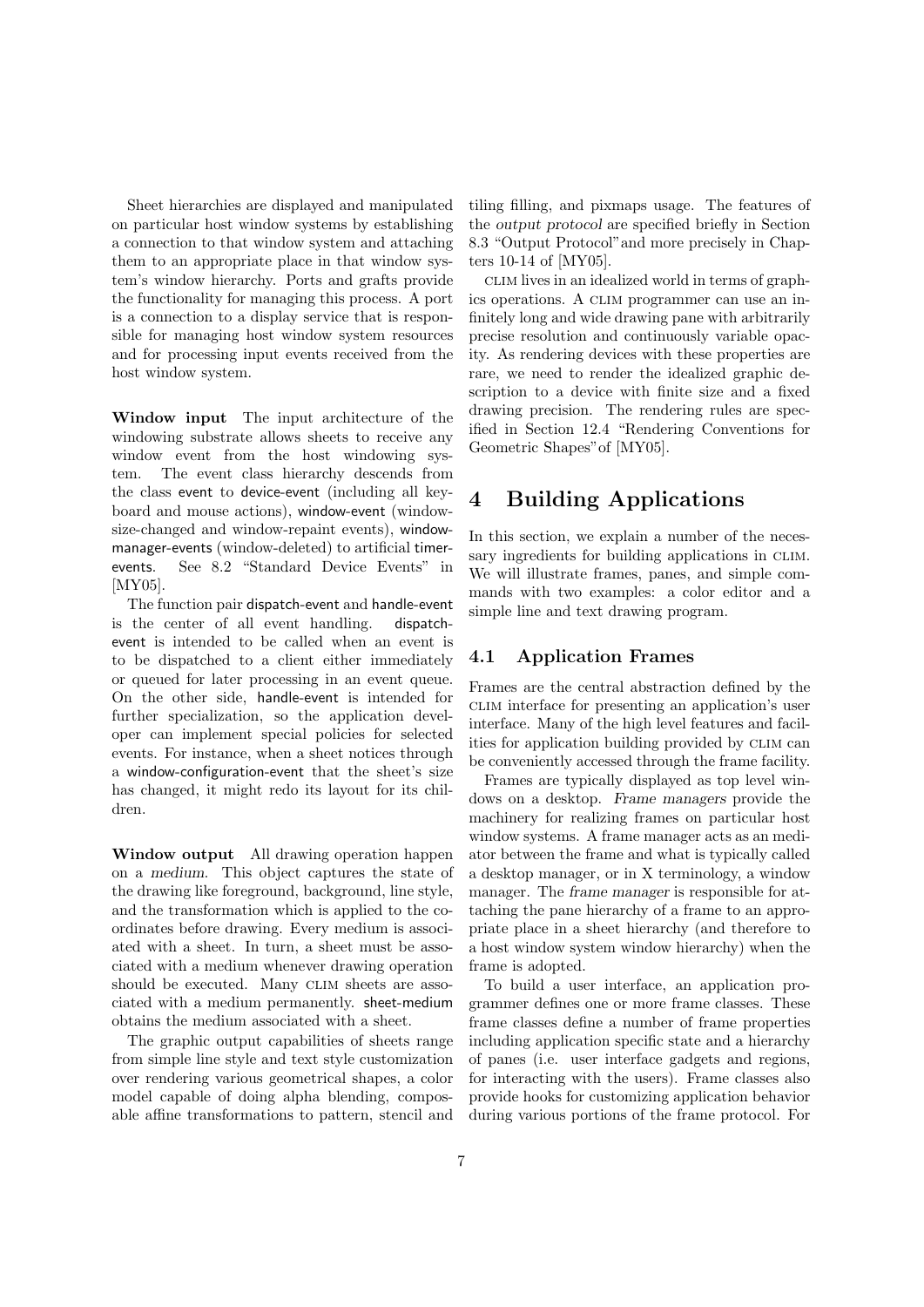example, an :after method on generic functions in the frame protocol can allow applications to manage application resources when the frame is made visible on some display server.

clim is able to show dialog windows, but the code that brings them up is usually quite different from the code that is used to generate the content of application frames. This is unusual for a windowing toolkit as most of them unify the generation of dialog content and content of other window types.

clim generates a dialog with the appropriate input gadget as consequence of a series of input requests. Thanks to the stream facility, the programmer can actually request input synchronously with a blocking read request. He does not have to take care of asynchronously handling confirmation or cancel button clicks. For instance, the programmer requests a string from the user and the user is presented with a prompt, an editable text field, and two buttons for confirmation and canceling. The string requesting function returns only after the user hits the confirmation button. The programmer can directly use the function's return value which is the string provided by the user. Clicking the cancel button is dealt with by signaling an abort-gesture condition.

From the caller's perspective, an attempt to separate application frames and dialogs could be: a dialog window itself is side-effect free with respect to the application state and therefore the whole sense of calling a dialog creation routine must arise from the values it returns. For example, the code that modifies the state of the text editor in a text-replace operation does not rest with the callback code of the Ok button in the dialog. This task rests with the code that is executed after the dialog returns its values, namely the code of the Search/Replace command.

An intermediate dialog is something that is brought up to collect additional information for (or before) an operation. When the user selects the "Search" command, he is queried for a search string in an additional dialog window; probably offering other search options like case-insensitive search or backwards search. This is done in a synchronous manner, blocking until the requested input is made available by the user.

An application frame is an interface that provides the user with a variety of commands to choose as his next step. For instance, the user may choose from commands like Open, Save, Search, or Quit. The frame is a long-living GUI object compared to dialogs, and there is no linear execution path as there is in after a dialog as the user is free to select any commands he likes as his next action.

Hence, the synchronous programming pattern for dialogs is more convenient because after dialog confirmations there is a predetermined path of execution, while an application frame has to be prepared to handle an arbitrary sequence of commands.

#### 4.2 Panes

An application frame constructs its pane tree by specifying a top-level pane in define-applicationframe. This pane is usually a layout pane that contains more gadget and/or layout panes as its children. With the help of layout panes, a pane hierarchy can be constructed. The top-level pane (and the whole hierarchy when it is a layout pane) is created when the application frame is adopted by a frame manager and made visible to the user. The programmer can compose an interface consisting of pre-defined gadget panes, layout panes, or application-specific panes. clim panes are rectangular sheets that are analogous to the gadgets or widgets of other toolkits.

Panes and sheets as defined by the windowing substrate have in common that they are associated with a region on screen, a parent, and optional children. They differ in their usage of the input and output capabilities. A sheet is passive and intended to be used by other, active components, while a pane already contains this active part. For this reason, panes are implemented as subclasses of basic-sheet augmenting the class with an active part. For instance, a button-pane actively draws its own button representation on its allotted screen area and a click on the correct button area triggers a callback for the button. A composite pane lays out its child elements and requests them to draw themselves onto specific screen regions.

clim comes with a set of predefined gadget panes. They consist of push-button, toggle-button, slider, radio-box, text-field, text-editor panes ready for use by the CLIM application programmer. These gadgets might be remapped to native system gadgets by the frame manager, so a native look and feel is possible.

Each gadget pane class is associated with a set of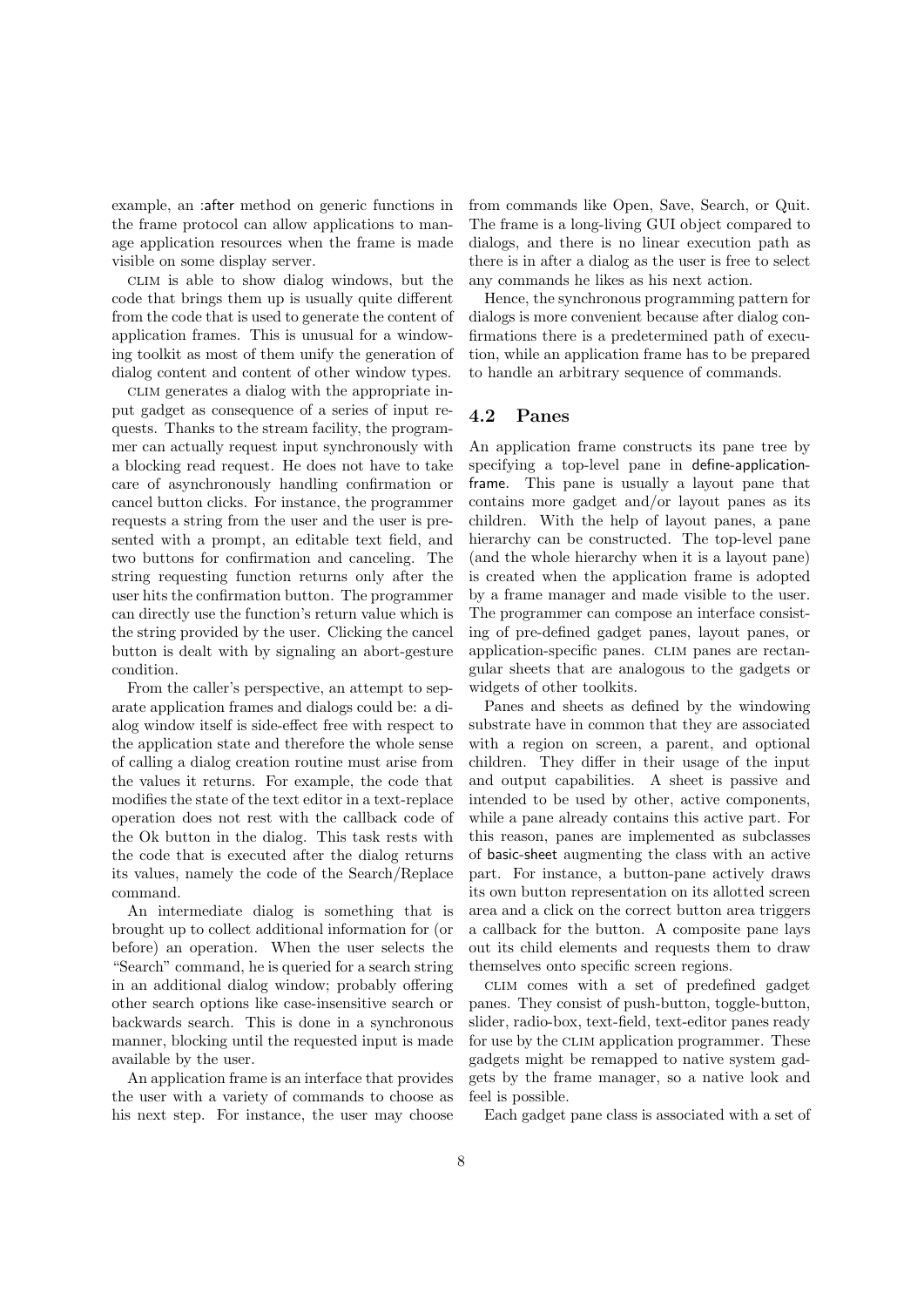generic functions that act as callbacks do in traditional toolkits. For example, a pushbutton has an "activate" callback method which is invoked when its button is pressed. For this particular callback, a method named activate-callback is invoked by default, and a CLIM programmer can provide a specialized method to implement application-specific behavior for a subclassed button-pane. But except in the case where the programmer needs a lot of buttons with related behavior, creating a subclass for changing a single specific callback is not economical. Hence upon gadget creation, the programmer can specify an alternative callback method for any callback available. For example, by providing the :activate-callback initarg, the programmer can change the callback to any regular or generic function. By convention, any callback can be changed by providing an initarg keyword equal to the callback's name. See Chapter 30 in [MY05] for a listing and description of available callbacks.

clim also provides composite and layout panes. These pane types are used for aggregating several child panes into a bigger single pane that has a layout according to the requested directives. For example, CLIM provides two pane classes, hbox-pane and vbox-pane, that lay out their children in horizontal rows or vertical columns respectively. The parent/child relations are managed via the sheet's windowing protocol. If the user interface does not change in ways unpredictable in advance (as in a user interface builder for instance), the program does not have to do hierarchy management via the windowing protocol. He is provided with a set of convenience macros that allows elegant interfaces composed simply by wrapping the respective pane construction code into the convenience macros.

Application pane classes can be used for subclassing. They can be used to present application specific data – for instance by specializing handlerepaint – and to manage user interactions – for instance by specializing handle-event.

#### 4.3 Commands

Most applications have a set of operations that can be invoked by the user. In CLIM, the command facility is used to define these operations. Commands support the goal of separating an application's user interface from its underlying functionality. In particular, commands separate the notion of an operation from the details of how the operation is invoked by the user.

Application programmers define a command for each operation that they choose to export as an explicit user entry point. A command is defined to have a name and a set of zero or more operands, or arguments. These commands can then be invoked using a variety of interaction techniques. For example, commands can be invoked from menus, keyboard accelerators, direct typein, mouse clicks on application data, or gadgets.

The commands are processed in a REPL-like loop. Every application frame has its own running top-level loop specified via :top-level in defineapplication-frame. For a CLIM application, it is rarely necessary to change the default top level loop.

The top-level loop becomes visible when an interactor-pane is added to the user interface. Here the CLIM user gains direct access to the command loop. The loop steps are similar to read-eval-print:

- 1. Read a command.
- 2. Execute the command.
- 3. Run the display function for each pane in the frame associated with the top-level loop as necessary.

Whenever a command is invoked other than by typing, an appropriate command-invoking text appears after the command prompt nonetheless. Here, the user can directly see how his commands are synthesized from other invocation methods like pointer clicks or menu item selections.

# 5 Simple applications

#### 5.1 Color Editor

In this next example, we define a frame for color selection by manipulating their red, green, and blue components separately. This example illustrates the use of gadget panes provided by CLIM. In the code in Figure 3, we define an application frame using define-application-frame. As said before, the syntax of this macro is similar to that of defclass. It defines a new frame class which automatically inherits from the class frame which provides most of the functionality for handling frames.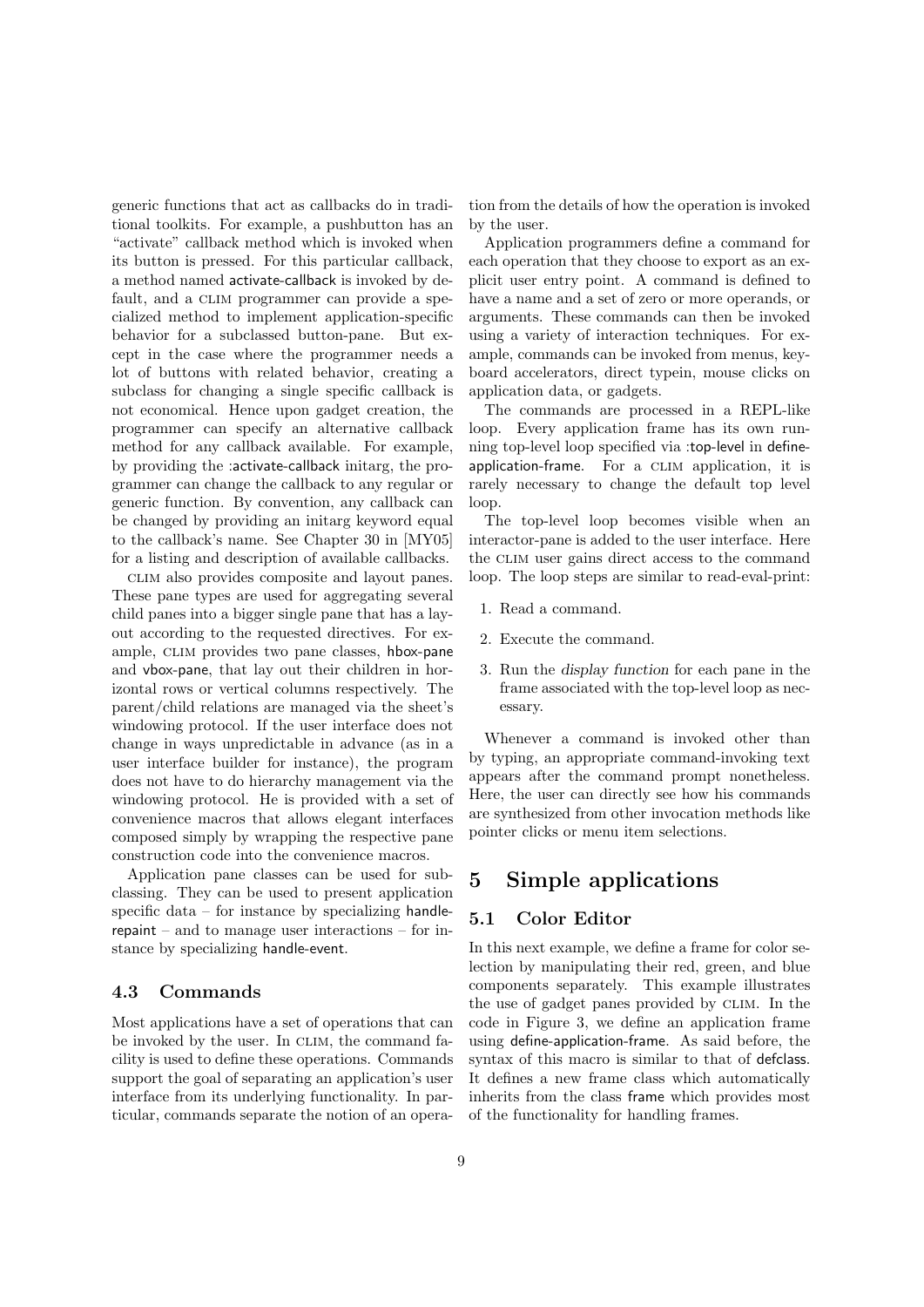One requirement must be fulfilled by all frame definitions: code to generate a pane hierarchy must be supplied. The :pane option is the simplest way to supply this code. The hello-world frame constructs a hierarchy with only one application pane via make-pane. The pane hierarchy of color editor is more interesting.

Every pane can request space via its initarg. A request for space allocation is specified as a preferred size (:height, :width), a maximum size (:maxheight, :max-width), and a minimum size (:minwidth, : max-width). The special constant  $+f\text{.}$   $\text{.}$  The special constant  $+f\text{.}$   $\text{.}$   $\text{.}$ be used to indicate the tolerance for any width or height.

The color editor frame uses three application slots for storing the current RGB values as well as two panes for showing the currently selected colors. The variable \*application-frame\* is dynamically scoped and is defined in any event handler as well as for all code that is evaluated in the context of the :pane(s) frame option.

The code provided in the :pane option in Figure 3 uses all three kinds of panes provided by CLIM. It uses two application-panes to display colors, two layout panes (vbox-pane and hbox-pane) and three gadget panes (slider-pane).

In contrast to hello-world, we do not need a specialized pane class here. We can use an applicationpane for displaying chosen colors. An application pane supports graphics operations and invokes generic functions on the pane when input events are received. For the color editor, we only need its ability to refresh its background color.

The vertically and horizontally convenience macros provide an interface to the hbox-pane and vbox-pane classes. Most CLIM layout panes provide similar convenience macros. The vertical box pane arranges its children in a stack from top to bottom in the order they are listed at creation in the vertically form. This pane type also supports inter-element space and "pieces of glue" at arbitrary points in the children sequence. In the color editor frame, the +fill+ "glue" is used to absorb all extra space when too much vertical space is allocated to the vertical box. CLIM also provides a horizontal box which does the same thing except in the horizontal direction.

In the horizontally macro in Figure 3, we do not supply forms to be evaluated directly. Instead, horizontally processes a form wrapped up in a list. The first list element is a rational number which denotes the amount of space the pane generated by the following form is allowed to occupy in the resulting horizontal layout. In our code in Figure 3, hboxpane generated from the horizontally macro has a space requirement on its own. The whole composite pane is forced to have a size 200 pixels high.

Now we are ready to turn to the gadget panes. The color editor uses three sliders one for each component of RGB. make-color-slider creates all three sliders that differ by id, initval and label. The first two variables are handed to make-pane to construct the slider panes. The remaining initargs for makepane are shared across all three entities. To decorate each slider-pane with a proper label, each of them is wrapped up in a label-pane via the labelling convenience macro.

The slider gadget protocol defines two callback functions: drag-callback is repeatedly invoked while the slider is being dragged by the user, and valuechange-callback is invoked when the slider is released in a new location. Notice that this specification is sufficiently abstract to allow a variety of different look and feels for a slider. For example, no guarantee is made as to whether the mouse button is held down during dragging, or whether the mouse button is pressed once to start and again to stop dragging.

We use the gadget ID to distinguish between the red, green and blue slider in the callback code. We could use three different callback functions here, but such callbacks would have much more similarities than differences, thus we do not do that here. Instead, we distinguish the gadget by their id.

The drag-callback method resets the background of drag-feedback-pane and delegates its redrawing to redisplay-frame-pane, while value-change-callback does the same for the frame's current color pane. These methods use the id argument of the gadget to determine which color component was changed.

The color editor frame uses the :menu-bar option to indicate that a menu-bar should be added to the application frame. Frame commands defined with :menu t are accessible from the menubar. In this example, we define only one command named com-quit which is presented as "Quit" to the user. com-quit is defined via define-color-editorcommand. This macro is generated automatically along define-application-frame from the application frame's name. com-quit simply closes the applica-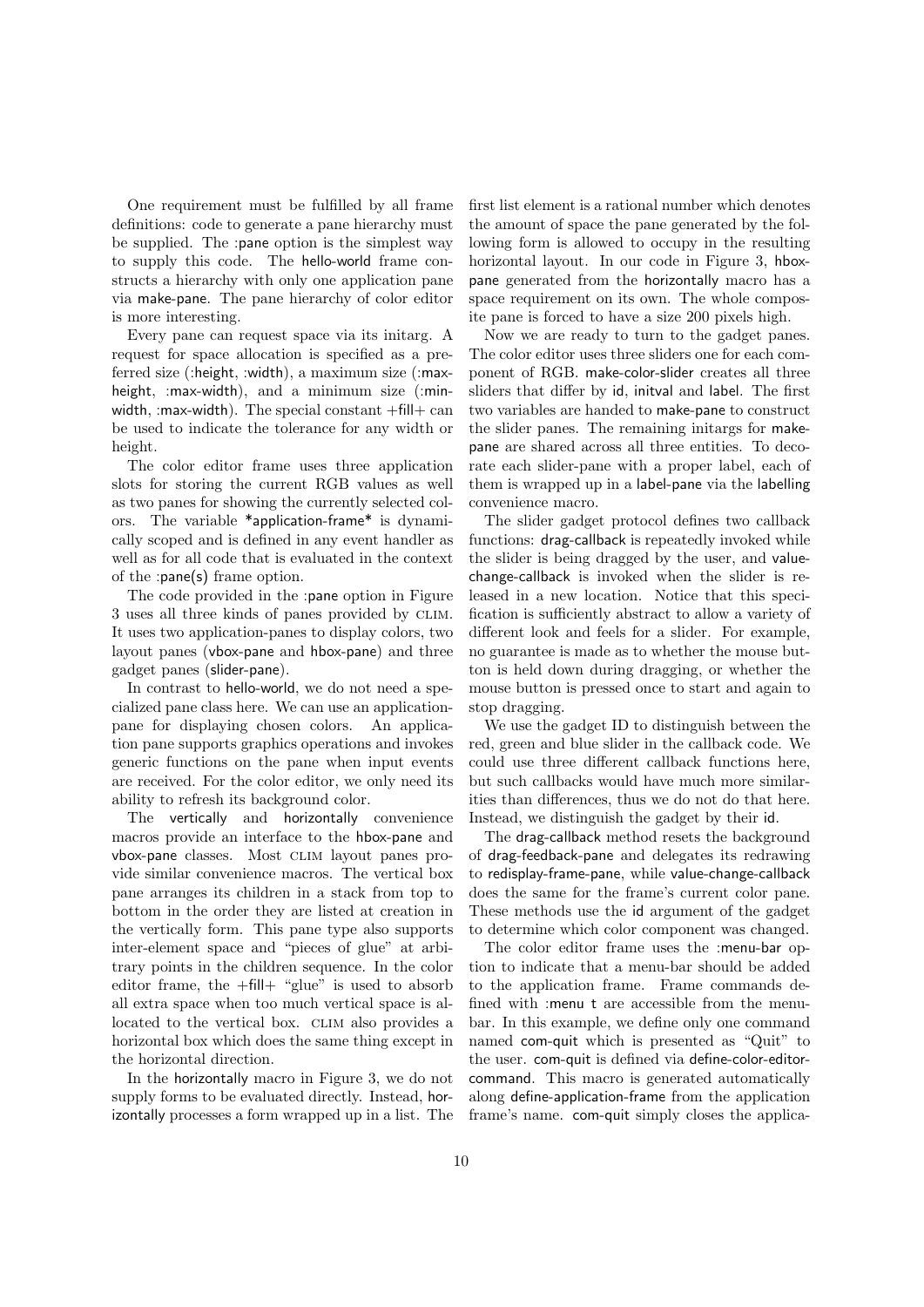```
(labelling (: label label)
    (make-pane : slider : id id : orientation : horizontal : value initval
                         : max−value 1 : min−value 0
                         : show-value-p t : decimal-places 2
                         : drag-callback #'color-slider-dragged
                         : value-changed-callback #'color-slider-value-changed)))
( define -application - frame color -editor ()
  ( current - color - pane
   d rag−feedback−pane
   (\text{red} : \text{initform} \quad 0.0)(g reen : init for n \neq 1.0(blue: initform (0.0)( : pane ( with - slots ( drag-feedback - pane current - color - pane red green blue)
              ∗ a p p l i c a t i o n−f r a m e ∗
            (vertically)(setf current-color-pane
                     (make-pane 'application-pane
                                 : min-height 100 : max-height 100
                                 : background (make-rgb-color red green blue)))
              ( horizontally (: min-height 100 : max-height 100)
                 (1/2 (make−color−slider 'red red "\mathrm{Red}"))
                 (1/4 (make−color−slider 'green green "\rm{Green}"))
                (1/4 (make-color-slider 'blue blue "Blue")))
              (setf drag-feedback-pane
                     (make-pane 'application-pane
                                 : min-height 100 : max-height 100
                                 : background (make-rgb-color red green blue))))))
  ( : menu−bar t ) )
( defun color-slider-dragged ( slider value)
  ( with -slots (drag-feedback-pane red green blue) *application-frame*
    ( let ( ( color ( ecase ( gadget-id slider)
                     ( red (make-rgb-color value green blue))
                     ( green ( make-rgb-color red value blue))
                     ( b l u e ( make-rgb-color red green value ) ) ) ) )
      ( setf (pane-background drag-feedback-pane) color
             ( medium-background drag-feedback-pane ) color ) )
    ( redisplay -frame - pane *application -frame* drag-feedback-pane ) ) )
( defun color-slider-value-changed ( slider new-value)
  ( with -slots ( current - color - pane red green blue) *application - frame *
    ;; The gadget-id symbols match the slot names in color-editor
    ( setf ( slot-value *application-frame* ( gadget-id slider )) new-value )
    ( let ( ( color ( make-rgb-color red green blue ) ) )
      ( setf ( pane-background current-color-pane) color
             ( medium-background current-color-pane) color))
    ( redisplay-frame-pane *application-frame* current-color-pane ) ) )
( define-color-editor-command ( com-quit : name "Quit" : menu t) ( )
  (f r am e -e x it * application -f r ame * ) )
```
Figure 3: Color Editor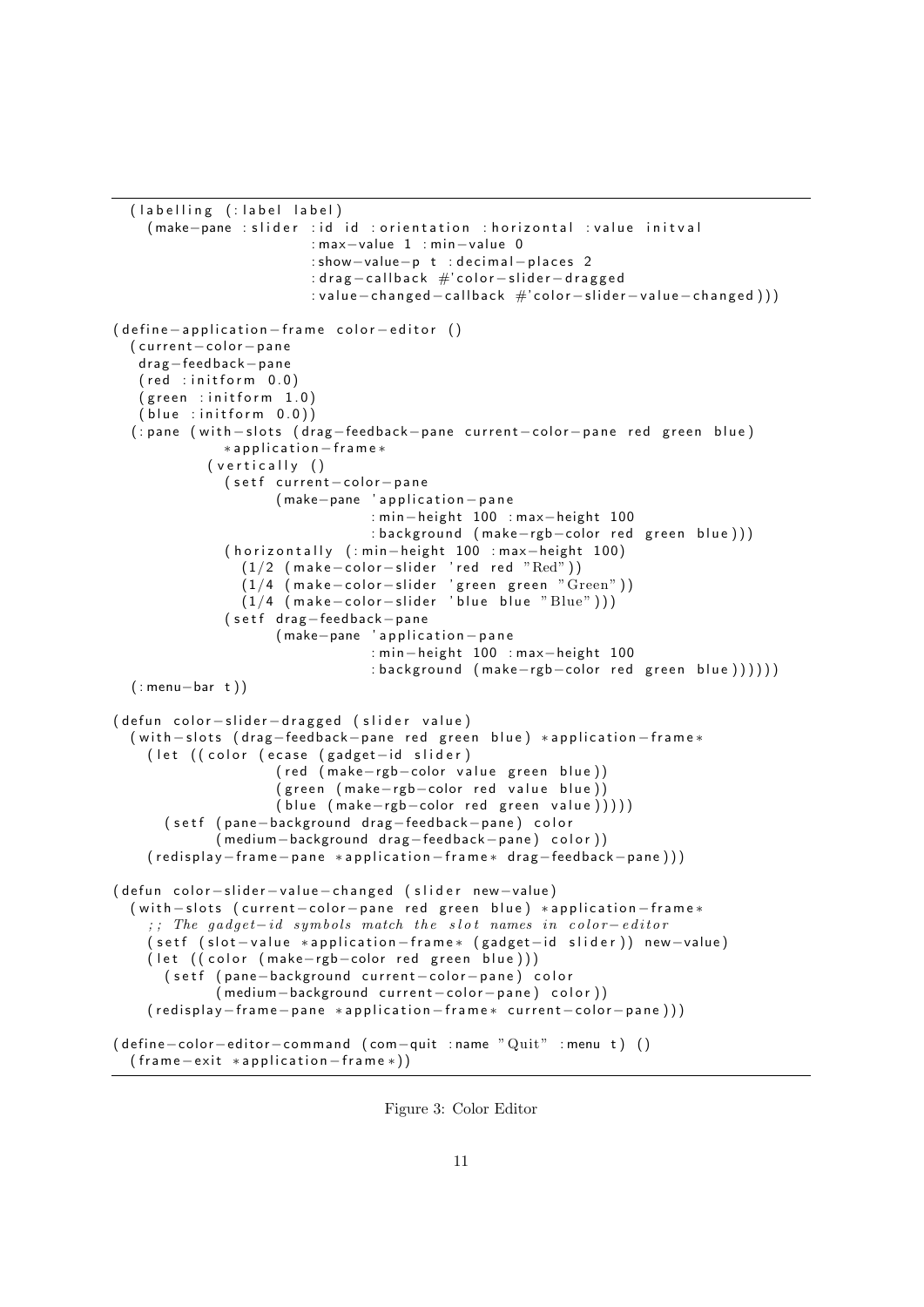tion frame causing the termination of the frame's top-level-loop. In the next example, commands will be explored in greater detail.

We can invoke the color-editor with the regular run-frame-top-level/make-application-frame combination.

```
(run-frame-top-level
  ( make - application - frame ' color - editor))
```
#### 5.2 A simple drawing application

We move on to a simple application that draws lines and inserts text interactively. Our simple drawing program defines commands for various drawing operations and binds specific input events to these commands.

The application frame is defined in Figure 4. A different approach is used to generate the pane hierarchy: instead of mixing the layout and pane information, we use the :panes keyword to list all panes that should be available in frame layouts. The :layouts keyword combines them into several layouts. It is possible to define multiple layouts with this option. We define two simple layouts, default-layout and alternative.

There are two options to define-application-frame that we have not seen before, :command-definer and :top-level (both with there defaults). :commanddefiner is used to specify a name for a commanddefining macro for this frame class. Passing t to this option (its default) generates a command definer named define-<frame-name>-command. We can use the command-defining macro as a convenience macro for define-command which is used to define frame commands, and will see it in action before long. :top-level specifies a special form that is used as top level command loop. The top level is responsible for dequeuing and executing commands that have been invoked by the user. This loop is to a application frame what the REPL is to a terminal.

This is the first example that does not use clim-stream-pane (or one of its subclasses) as a pane class.<sup>13</sup> Instead, we compose our own drawing pane using standard-extended-inputstream, basic-pane and permanent-medium-sheetoutput-mixin. The first class is used to provide the application programmer with stream properties for the draw-pane that are required for the convenience macro tracking-pointer. basic-pane is responsible for handling all requests belonging to the sheet and pane protocols in a standard manner. The last class is a mixin to tag the pane as permanently visible on screen during its instances' lifetime. Most static user interfaces use this mixin. Note that McCLIM is sensitive to the order of the superclasses.<sup>14</sup>

For draw-pane, the handle-repaint method shown in Figure 4 is straightforward. It delegates background filling to the next less specific method and then iterates through the lines and strings painting them. Here, we implicitly defined the format of the lines slot and the strings slot of the application frame class. The elements of the list stored in lines are pairs of points, namely the start and end point for a line. In strings, we store the text's position as the car of a cons and the text as its cdr.

Figure 5 shows the command definitions. We have commands for adding a text string, for adding a line and resetting the draw pane. After every command, we update the drawing pane via the auxiliary method update-draw-pane.<sup>15</sup>

At this point, we can actually use the application; although not very conveniently. The interactor pane can be used to invoke one of three commands, either by typing the complete command including all its parameters or by typing only the command name, then a dialog queries the user for the missing command argument(s). Clicking on the menu bar entries is another way to invoke commands. When commands are invoked through the menu bar, the user will be queried for the missing argument(s) in the same way as if a command had been typed into the interactor pane.

But drawing by typing coordinates is not convenient. Therefore, we attach these commands to other user interactions. Figure 6 defines input methods (methods for handle-event) for pointer button presses as well as key presses on the draw pane. Each handler invokes a tracking function

<sup>13</sup>When using McCLIM, we have to do this as there are bugs in the behavior of clim-stream-pane that have not been fixed yet.

<sup>14</sup>All stream classes like standard-extended-input-stream must be listed before basic-pane. Otherwise, no stream handling facilities will be available.

<sup>15</sup>An experienced clim programmer would define a display-function for draw-pane. This function is run after a command is executed, and causes the display pane to be updated with any changes. We will save this technique for later examples.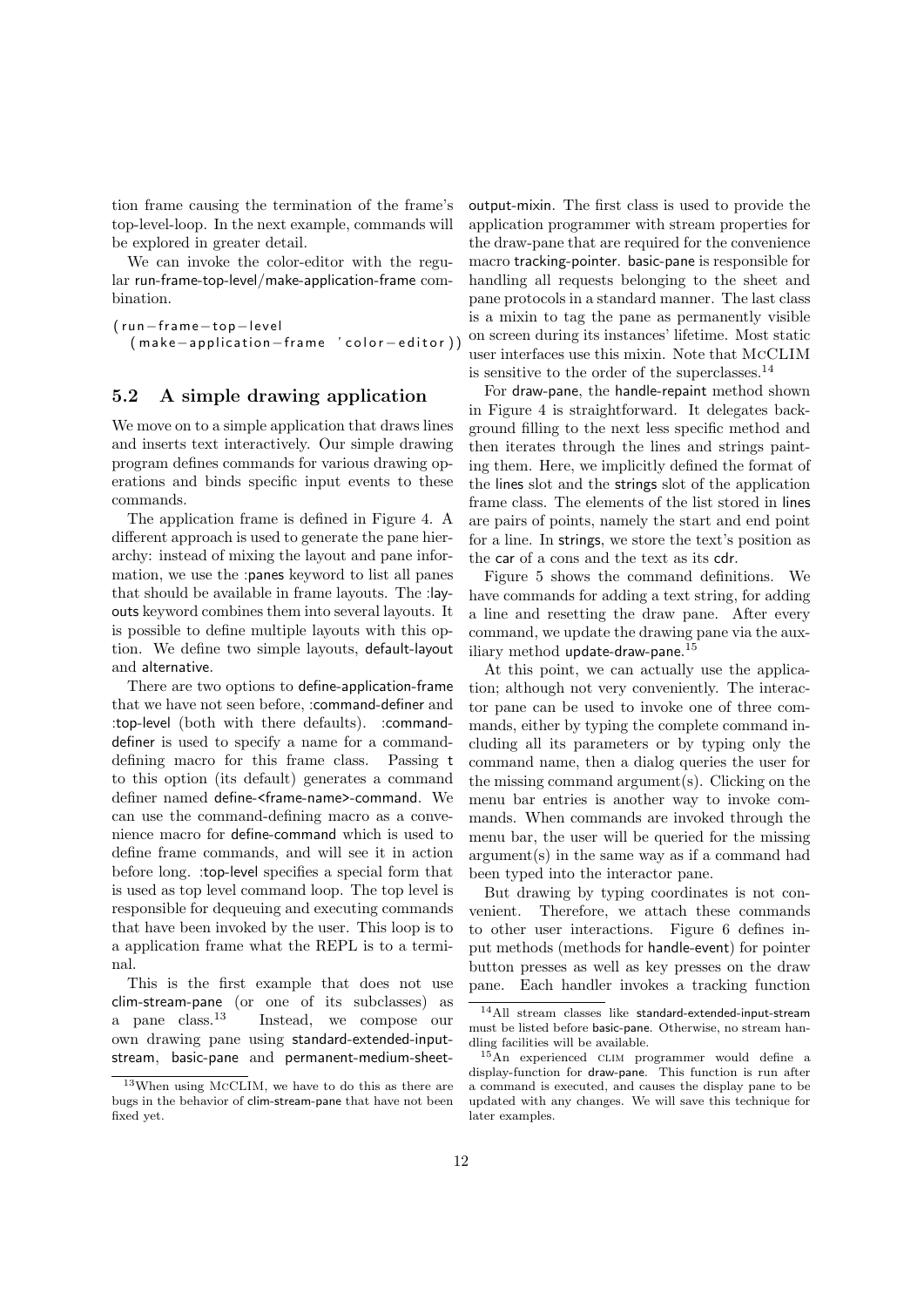```
( define -application - frame draw-frame ()
  ((\text{lines:accessor lines:initform nil}) ; lines of drawing
   (strings : accessor strings : initform nil)) ; texts of drawing
  ( : pa ne s ( draw−pane ( make−pane ' draw−pane ) )
           (interator : interactor))
  (: layouts (default - default (vertically ()
                                  (: fill draw−pane)
                                  (1/4 interactor ))( : menu−bar t )
  ( : command−de fine r t )
  ( : top-level ( default-frame-top-level ) ) )
( defclass draw−pane
    ( standard – extended – input – stream ; must have precedence over basic – pane
     ba sic−pa ne
     clime : always - repaint - background - mixin
     permanent−medium−sheet−output−mixin )
  ( )( defmethod hand le-repaint ( ( pane draw-pane) region )
  (with -application - frame (frame)
    ( call – next – method ) ; Paints the background
    ( dolist ( line ( lines frame ) )
      ( draw-line pane ( car line ) ( cdr line ) ) )
    ( dolist ( pair ( strings frame ))
      ( draw-text pane ( cdr pair) ( car pair ) ) ) ) )
```
Figure 4: define-application-frame for draw-frame

(track-line-drawing and track-text-drawing) that uses tracking-pointer to bypass the regular input distribution channels and to dispatch events to user defined handlers.

For pointer-button-press-event, which is used to draw lines, the input loop manages a "rubberbanding" line. The :pointer-motion is invoked whenever the mouse pointer is moved by the user. The code attached to :pointer-motion clears the previously-drawn line and draws a new line with the new pointer position. It can easily undraw the old line by the using the special ink +flipping-ink+. When the user confirms the line by releasing the pointer button, a command to the application is synthesized via execute-frame-command supplying all required parameters.

We provide a similar input facility for text input. Whenever the user hits a key in the draw-pane, the respective handle-event calls track-text-drawing which attaches the character entered to the mouse pointer. As with the rubber-banding line, the user

can move the displayed string around while he is free to append additional string characters by additional key presses. He can confirm the text position with a mouse click causing a command to be dispatched to the application frame that will add the text to the application frame permanently.

As each of these methods invoke execute-framecommand passing in a special command invocation form, this naturally leads to a separation between the code that specifies how a command is invoked (menu-bar click, click on draw-pane or typing in the interactor pane) and the code for command execution (code bodies of define-command).

### 6 High Level Facilities

In this section, we explain a number of higher level facilities provided by CLIM, including output recording, formatted output, presentations, context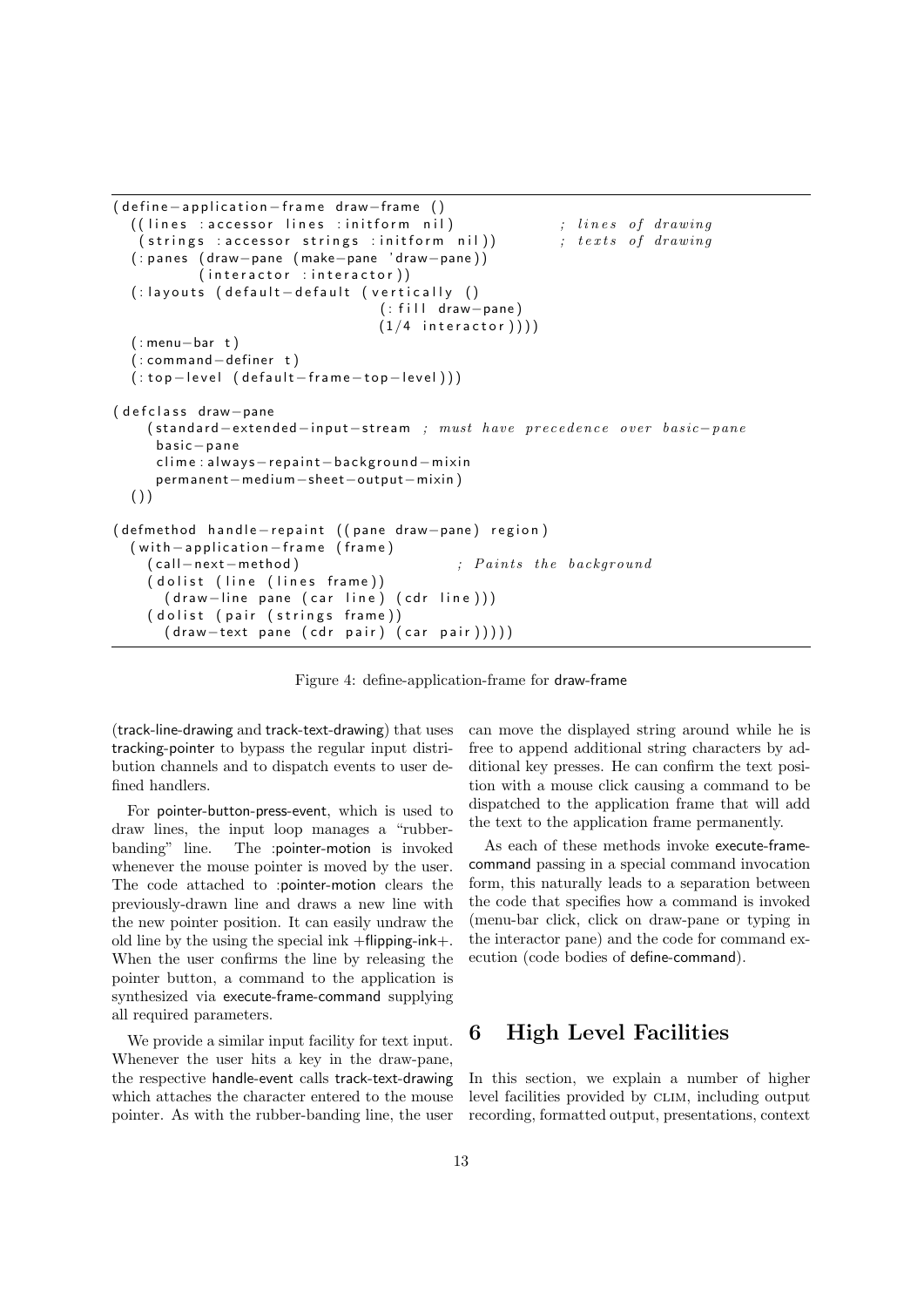```
( define-draw-frame-command ( com-draw-add-string : menu t : name "Add_String")
    ((string 'string) (x 'integer) (y 'integer))(push (cons (make-point x y) string)( strings *application-frame*))
  ( update−draw−pane ) )
( define−draw−frame−command ( com−draw−add−line : menu t : name "Add Line " )
    ((x1 'integer) (y1 'integer) (x2 'integer) (y2 'integer))( with -slots (lines) *application - frame*
      (push (cons (make-point x1 y1) (make-point x2 y2))lines))
  ( update−draw−pane ) )
( define-draw-frame-command ( com-draw-clear : menu t : name " Clear" ) ( )
  ( with -slots (lines strings) *application-frame*
    ( setf lines nil strings nil ))
  ( update−draw−pane ) )
;; A u x i lary Method
( defun update-draw-pane ()
  ( repaint - sheet ( find - pane-named * application - frame* 'draw-pane) +everywhere +))
```
Figure 5: Commands for draw-frame

sensitive input, and command processors.<sup>16</sup> We illustrate these facilities in two examples: a directory lister and a simple schedule browser.

Output Recording Many of the higher level facilities in CLIM are based on the concept of output recording. The CLIM output recording facility is simply a mechanism wherein a window remembers all of the output that has been performed on it. This output history (stored basically as a display list) can be used by CLIM for several purposes. For example, the output history can be used to automatically support window contents refreshing (or "damage repaint" events). The application programmer has considerable control over the output history. Output recording can be enabled or suspended, and the history itself can be cleared or rearranged.

Output records can be nested, thereby forming their own hierarchy. The leaves of this tree are typically records that represent a piece of output, say the result of a call to draw-rectangle or writestring. The intermediate nodes typically provide additional semantics to the tree, such as marking a subtree of nodes as resultant output of one particular phase of an application, for instance row and column formatting information. Chapter 16 in [MY05] has all the details.

Output Formatting CLIM provides a convenient table and graph formatting facility, which is built on top of the output recording facility. The key to these formatting tools (as opposed to, say, format's T directive) is that they dynamically compute the formatting parameters based on the actual size of the application-generated output.

The application programmer uses these tools by wrapping any piece of output-producing code with advisory macros that help the system determine the structure of the output.

For example, start with a simple output function that shows some information about the packages in the Lisp environment:

```
( defun show-package-info (stream)
 ( dolist ( package (list -all - packages))
   ( write -string ( package - name package)
```
<sup>16</sup>Many of these facilities are derived from work done at Symbolics on the Dynamic Windows (DW) project for Genera[Sym]. See [MYM89] for more detailed information on the motivations and design details behind DW. Many of the original contributers to DW have participated in the redesign of these facilities for CLIM.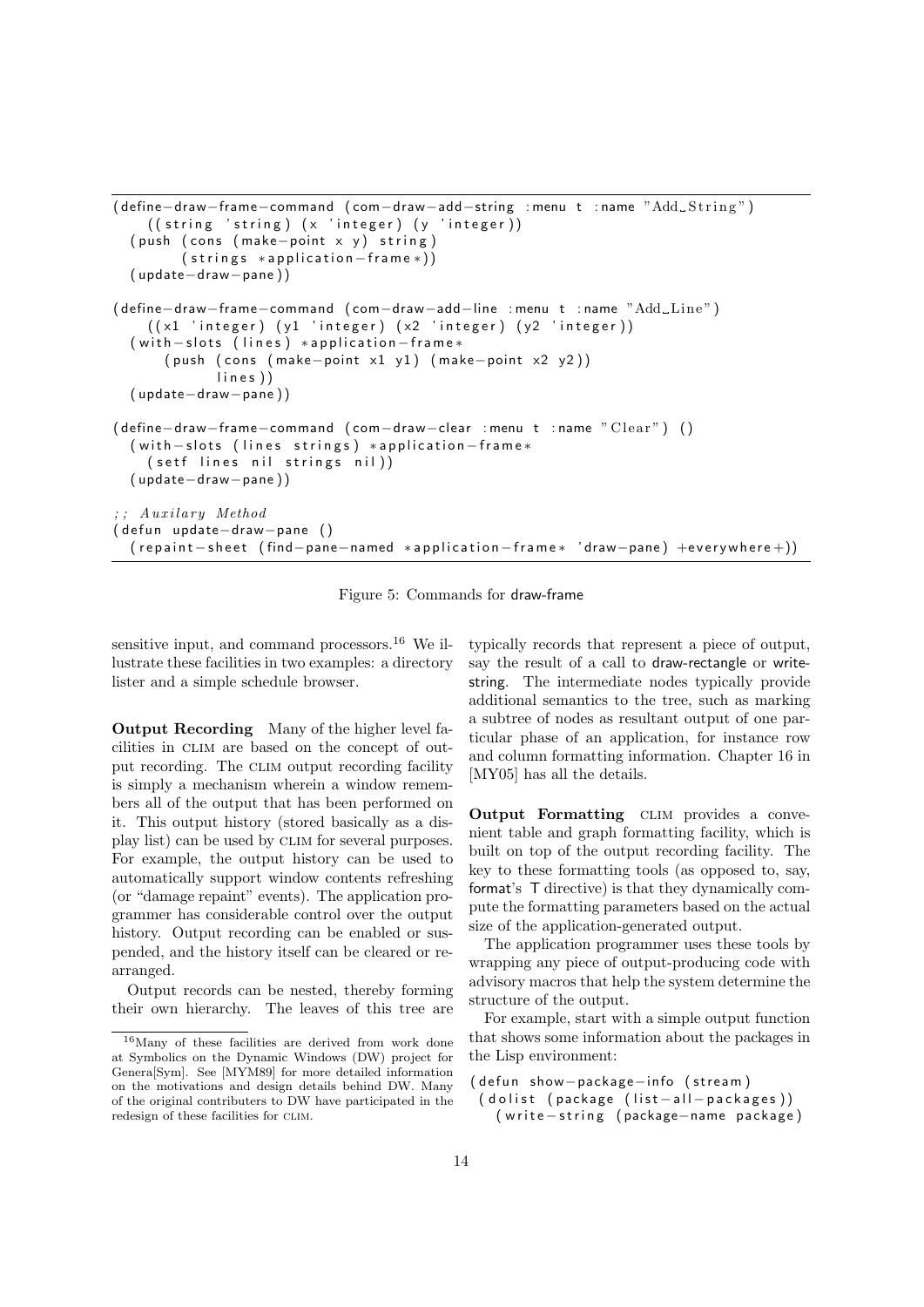```
( defmethod handle-event ( ( pane draw-pane) ( event pointer-button-press-event ) )
  , ; Start line tracking when left pointer button is pressed
  ( when ( eql ( pointer - event - button event) +pointer - left - button +)
    (track-line-drawing pane
                            (pointer - event - x event)(pointer-event-y event))( defmethod handle−event ( ( pane draw−pane) ( event key−press−event ) )
  ( when ( keyboard – event – character event)
    ( multiple-value-bind (x y) (stream-pointer-position pane)
       ;; Start with empty string, as a key release event will be received anyway
      (track-text-drawing pane "" x y)))
  ( update−draw−pane ) )
( defun track-line-drawing (pane startx starty)
  ( let ( ( lastx startx)
         (lasty starty)
         endx endy )
    (block nil
       (with-drawing – options ( pane : ink +flipping - ink +)( draw-line* pane startx starty lastx lasty)
         (tracking-pointer (pane)
           (i: pointer - motion (& key x y))( draw-line* pane startx starty lastx lasty) ; delete old
              (d \, \mathsf{raw} - \mathsf{line} \ast \, \mathsf{pane} \, \mathsf{startx} \, \mathsf{starty} \, \mathsf{x} \, \mathsf{y}) ; draw new
             (s etf lastx x lasty y ) )
           ( : pointer - button - release (& key event x y)
              ( when ( eql ( pointer – event – button event) + pointer – left – button +)
                ( draw-line* pane startx starty lastx lasty) ; delete old
                (s etf endx x endy y)
                (r et urn )) ) ))( execute−frame−command
     *application-frame* '(com-draw-add-line , startx , starty , endx , endy))))
( defun track-text-drawing ( pane current-string current-x current-y)
  (tracking-pointer (pane)
    (: pointer-motion (& key x y)
       ;; We can't use flipping ink for text, hence redraw.
       (hand le-repaint pane +everywhere+)
      (\text{setq current}-x \times \text{current}-y \cdot y)(draw-text * pane current - string x y))(: keyboard (& key gesture)
       ( when ( and ( typep gesture 'key-release-event)
                   ( keyboard - event - character gesture ))
         (setf current-string
                (concatenate 'string
                               current-string
                               (string (keyboard-event-character gesture))))
         (handle-repaint pane +everywhere +)
         (draw-text * pane current - string current -x current -y)))( : pointer - button - release (& key event x y)
      ( when \text{(eql (pointer–event)-button event)} + \text{pointer}-\text{left}-\text{button} + \text{b}( execute-frame-command *application-frame*
            ' ( com−draw−add−string ,current−string ,x ,y ) )
         (r_{\text{eturn}-from\text{ }trans\text{ }track-test-drawing\text{ }nil)))
```

```
Figure 6: User Interfaces
           15
```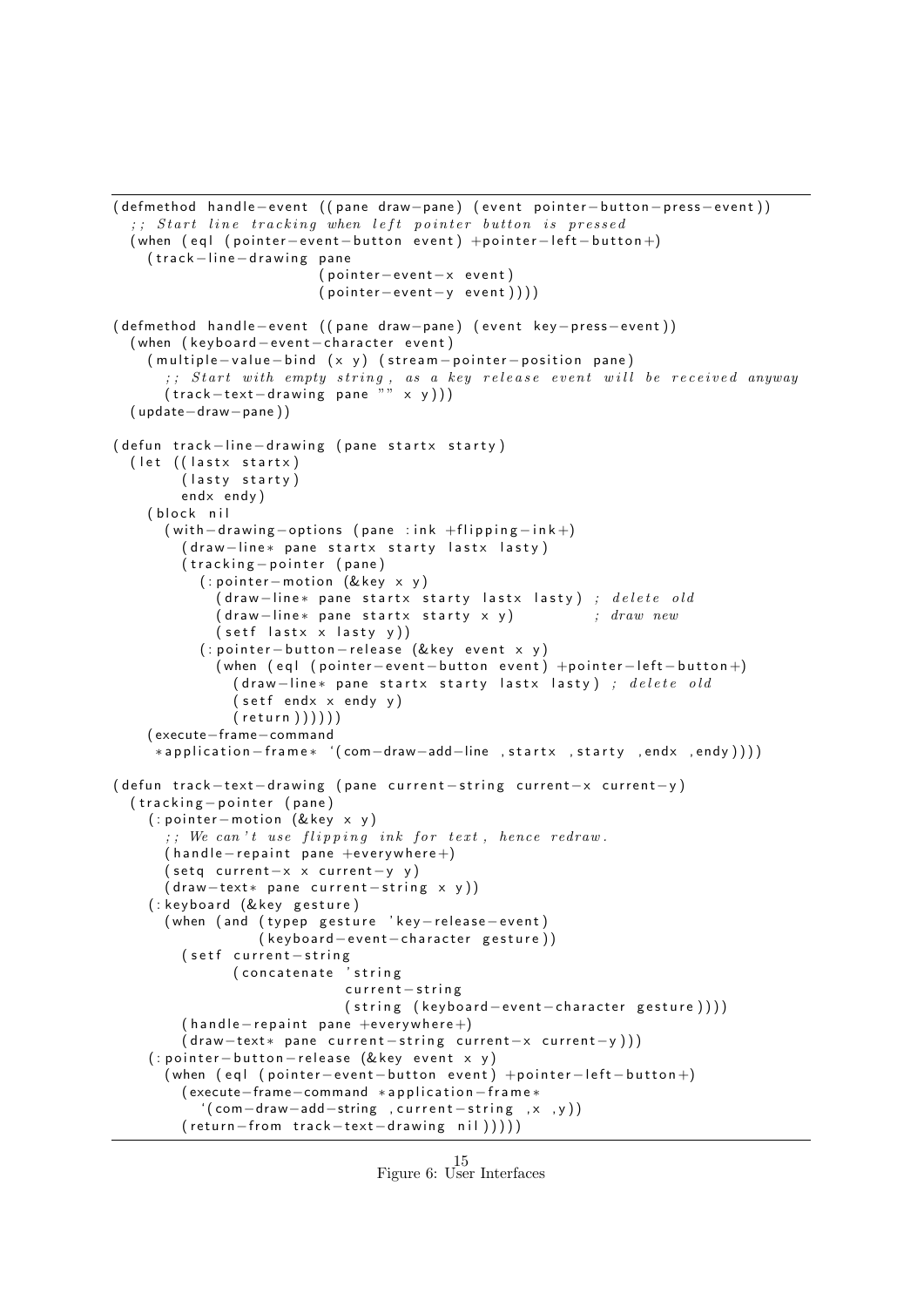```
stream)
(w rite -string "..." stream)
( format stream " \tilde{D}"( coun t−package−symbols
          package))
(terpri stream))
```
Any attempt to fix this function to produce tabular output by building in a certain fixed spacing between the package name and symbol count will either get caught by an unexpectedly long package name, or will have to reserve way too much space for the typical case. In CLIM, we can use the code in Figure 7 to produce a neatly formatted table for any set of package names.

Presentations The next step up from preserving the mere physical appearance of output done to a window is to preserve its semantics. For example, when an application displays a Lisp pathname on the screen via (format  $t$   $\tilde{A}$ " path), the string "/clim/demo/cad-demo.lisp" may appear. To the user this string has obvious semantic meaning; it is a pathname. However, to Lisp and the underlying system it is just a text string. Fortunately, in many cases the semantics can be recovered from the string. Thus the power of the various textual cut-and-paste mechanisms supported by contemporary computer systems. However, it is possible to improve upon the utility of this lowest common denominator facility (i.e. squeezing everything through its printed representation) by remembering the semantics of the output as well as its appearance. This is the idea behind presentations.

A presentation is a special kind of output record that maintains the link between screen output and the Lisp data structure that it represents. A presentation remembers three things: the displayed output by capturing a subtree of output records, the Lisp object associated with the output, and the presentation type of the output. By maintaining this back pointer to the underlying Lisp data structure, the presentation facility allows output to be reused at a higher semantic level.

An application can produce semantically tagged output by calling the CLIM function present. For example, to display the pathname referred to above as a presentation, the application would execute:

( present path 'pathname)

present captures the resulting output and the pathname object in a presentation of type 'pathname.

Presentation Types CLIM defines a set of presentation types, which are arranged in a supertype/subtype lattice like the CL types. In fact, the presentation type hierarchy is an extension of the CL type hierarchy. The reason that this extended type system is needed is that the CL type system is insufficient from the UI perspective. For example, the integer 72 might represent a heart rate in one application and a Fahrenheit temperature in another, but it will always be just an integer to Lisp.

The application programmer can define the UI entities of the application by defining presentation types, thus extending the presentation type library. By defining a presentation type, the programmer can centralize all of the UI aspects of the new type in one place, including output appearance and input syntax. As an example, CLIM defines a pathname presentation type that defines how a pathname is displayed and how one is input. The pathname input side provides pathname completion and display of possibilities. By defining this behavior in one place and using it in all applications that need to display or read pathnames, CLIM helps build consistent user interfaces.

Note that in the pathname output example given above present invokes the standard pathname displayer defined by the presentation type. However, since the presentation facility is simply based on the output recording facility, presentation semantics can be given to any output. The following example shows how the pathname object could be associated with some graphics that were displayed on the screen.

(with -output - as - presentation  $( : \texttt{object path})$ : t y p e ' pathname  $:$  stream  $s)$ ( draw-rectangle\* s 0 0 30 30))

Context-Dependent Input Once output is semantically-tagged, it can be reused as semantically-meaningful input. To achieve this, the application does not only have to tag its output but it also has to provide additional semantic information when doing input operations. For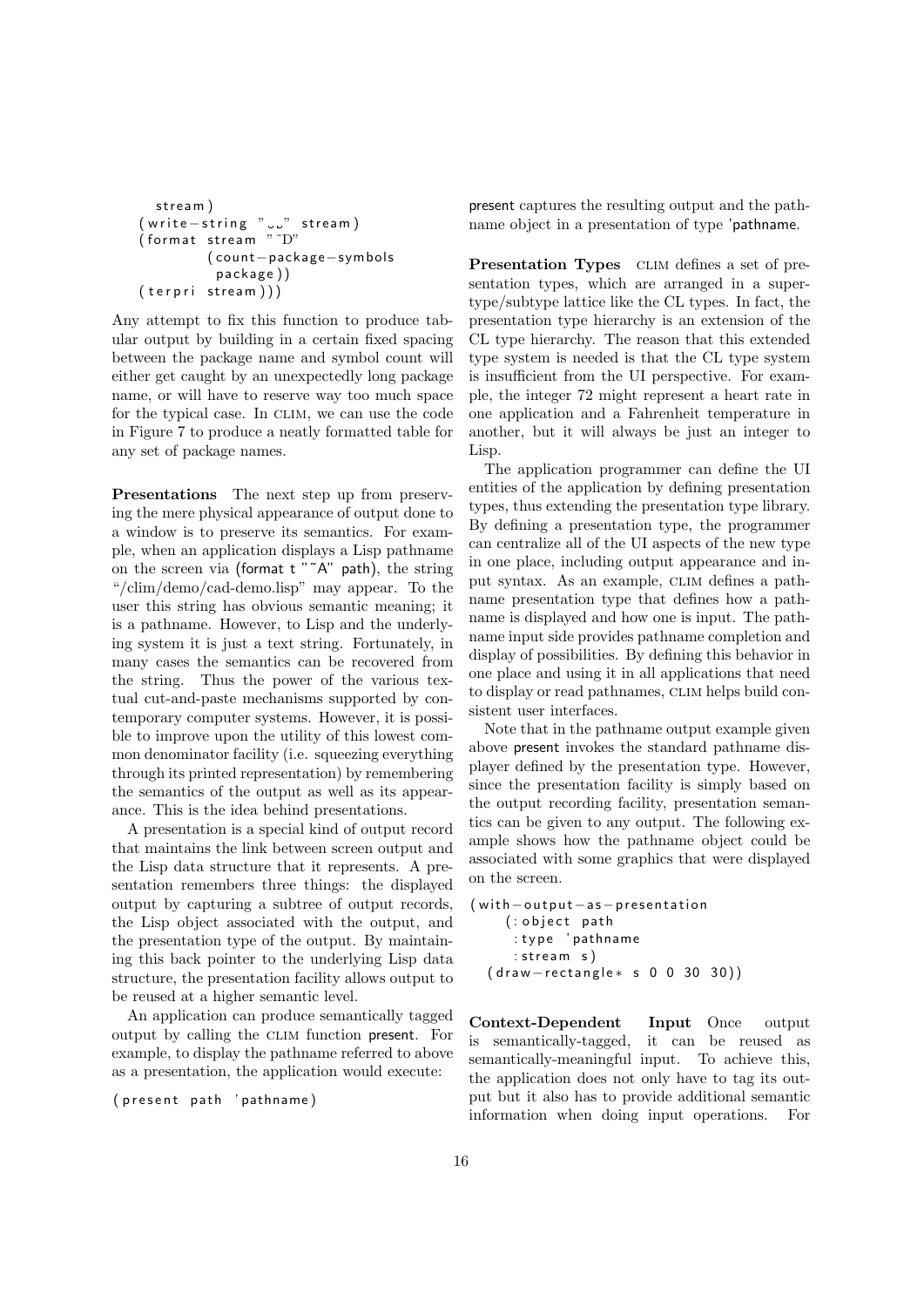```
( defun show-packages (stream)
  (formatting-table (stream)
    ( dolist ( package (list -all - packages))
       (formatting-row (stream)
         \tau;; The first column contains the package name
         (formatting - cell (stream)
           ( write – string ( package – name package) stream))
         ;; The second color contains the symbol count, aligned with the right
         ;; edge of the column
         ( for matting -cell ( stream : align -x ': right)
           (\text{format stream } "D" (\text{count-package}-\text{symbols}=\text{package})))))
```
Figure 7: An output function that uses table formatting.

instance, whenever a pathname is required, the program has to use a special method in contrast to reading a string of characters.

The counterpart to present is accept. It is used to establish an input context. The input context is a presentation type that is appropriate for the current input point. For example, if the application requires the user to input a pathname, it can trigger an appropriate prompt, input parser and input context with:

#### ( accept 'pathname : stream s)

Typically, this invokes the input reader (or parser) that was defined for the pathname type and establishes an input context that indicates that it is waiting for a pathname.

Once the input context is established, CLIM automatically makes any appropriate existing output available to the user via mouse gestures. After calling accept as shown above, the user can move the mouse over any presentation that is of type pathname (or is a subtype of pathname), click on it, and the pathname object underlying the presentation is returned as the value of the call to accept.

Command Processors CLIM promotes the separation of command execution code and command invocation code. The command facility aids this task. Every application frame can define application commands that are accessible via various input methods. The most common are clicking on the command's entry in the menu bar or a context menu, typing the command in the interactor pane, or the application dispatches a command to itself (maybe triggered by other ways of user input or network interactions, etc.). The latter case is seen in track-line-drawing and track-text-drawing of the draw-frame example. These methods generate "Add Line" and "Add String" commands as the result of event-handling on the draw-pane.

A command has a name specified as string and a set arguments specified as presentation types. Looking back at the command "Add String" of draw-frame, we see that this command takes a string and two integer as arguments. This type information is useful for partial command parsing. Assume the user clicks on a menu entry or types only the command name in the interactor. CLIM notices that there are arguments missing in the command and requests the missing ones in a dialog via calls to accept. Mentioned early, accept establishes an input context and so the user is able to fill the missing argument with clicks on appropriate visible output objects. Also keyboard users will find semantically-tagged input methods convenient as implementations of presentation types can provide the user with a completion facility.

In addition, the command processor is extensible by application programmers. For example, the command processor can be extended to support a "noun then verb" interaction style, where the user can first click on a displayed presentation and then invoke a command that is defined to take an argument of the selected presentation type.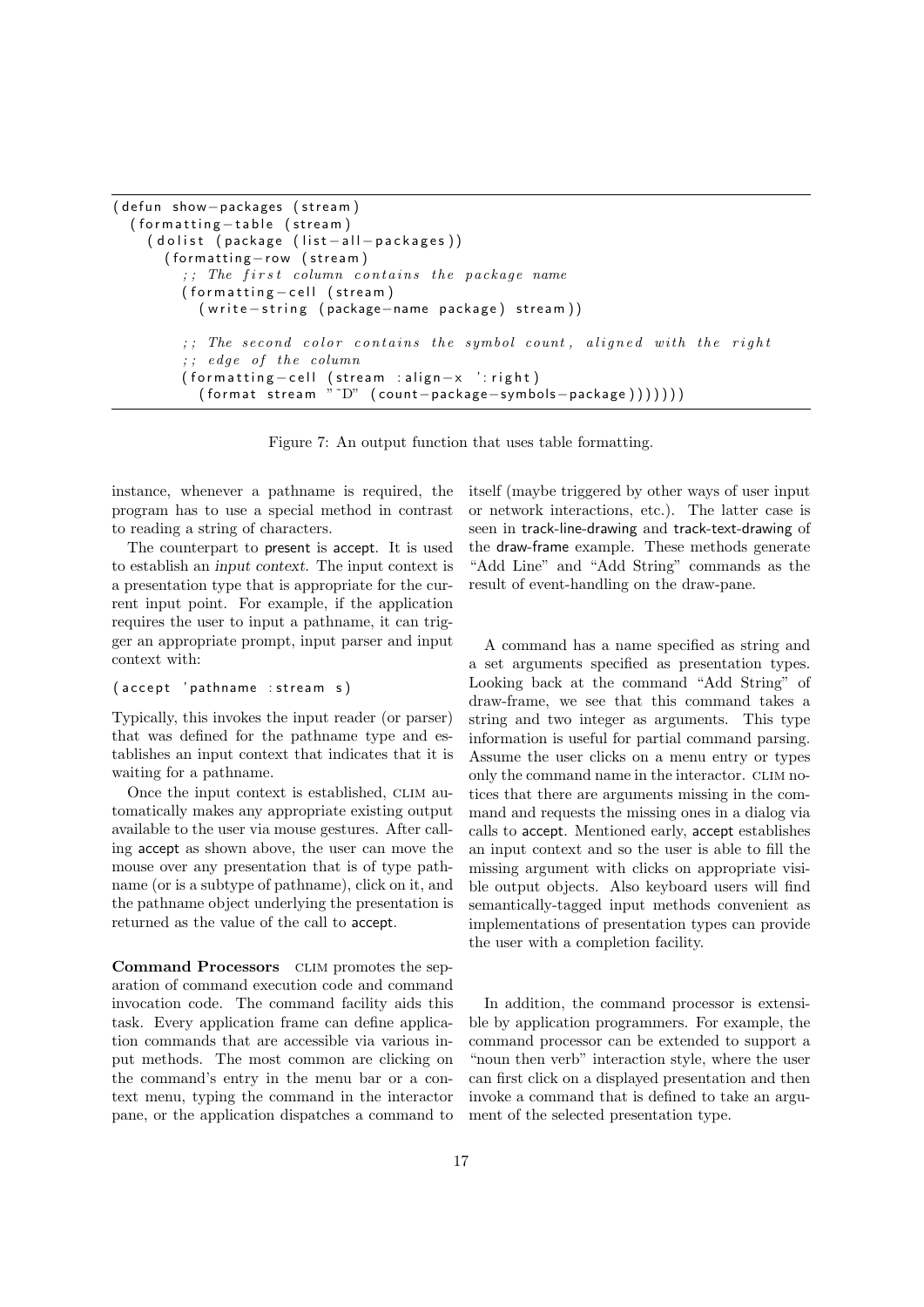```
( define -application - frame file - browser ()
  ( ( active – files : initform nil : accessor active – files ))
  ( : pa ne s
   (file-browser : application
                  : display – function '( dirlist – display – files)
                  ;; Call the display-function whenever the command
                  ;; loop makes a '' full-cycle''
                  : display-time : command-loop)
   (interator : interactor)(: layouts (default (vertically ()
                        (i: fill file - browser)(1/4 interactor ))(: menu-bar nil))
( define - presentation - type dir - pathname ()
  : inherit-from 'pathname)
( defmethod dirlist - display - files ((frame file - browser) pane)
  ;; Clear old displayed entries
  ( clear - out put - record ( stream - out put - history pane))
  ( dolist ( file ( active – files frame))
    ;; Instead of write-string, we use present so that the link to
    \tau; object file and the semantic information that file is
    ;; pathname is retained.
    (present file
              ( if ( cl-fad : directory - pathname - p file ) 'dir - pathname ' pathname )
              : stream pane)
    (terpri pane)))( define-file-browser-command ( com-edit-directory :name "Edit _Directory")
  ( ( dir ' dir - pathname ) )
  ;; the following was a previous attempt to deal with the oddities of
  ; ; CL pathnames. Unfortunately, it does not work properly with all
  ;; lisp implementations. Because of these oddities, we really need
  ;; a layer like cl-fad to keep things straight. [2007/01/05:rpg]
; ; ; ( let ((dir \ (make-pathname - directory \ (pathname - directory \ dir)); ; ; ; : ; : ; : ; : ; : ; : ; : ; : ; : ; : ; : ; : ; : ; : ; : ; : ; : ; : ; : ; : ; : ; : ; : ; : ; : ; : ; : ; : ; : ; : ; : ; : ; : ; : ; : ; :
\forall j; ; ; iii) \langle \text{defaults} \space \text{dir} \rangle( setf ( active – files *application – frame *)
           (cl-fad : list - directory dir )))( define-presentation-to-command-translator pathname-to-edit-command
    (dir-pathname
; source presentation-type
     com −edit −directory ; target-command
     file-browser ; command-table
     : gesture : select \hspace{1.5cm} ; use this translator for pointer clicks
     : documentation "Edit_this_path") ; used in context menu
    ( object ) ; argument List(llist \; object)) ; arguments for target-command
( define−file−browser-command ( com-quit : name t) ( )
  (frame-exit *application-frame*))
( defmethod adopt-frame : after ( frame-manager ( frame file-browser ))
  ( declare (ignore frame-manager))
  ( execute−frame−command f rame
         ' ( com - edit - directory , ( make-pathname : directory ' (: absolute ) ) ) )
                                           18
```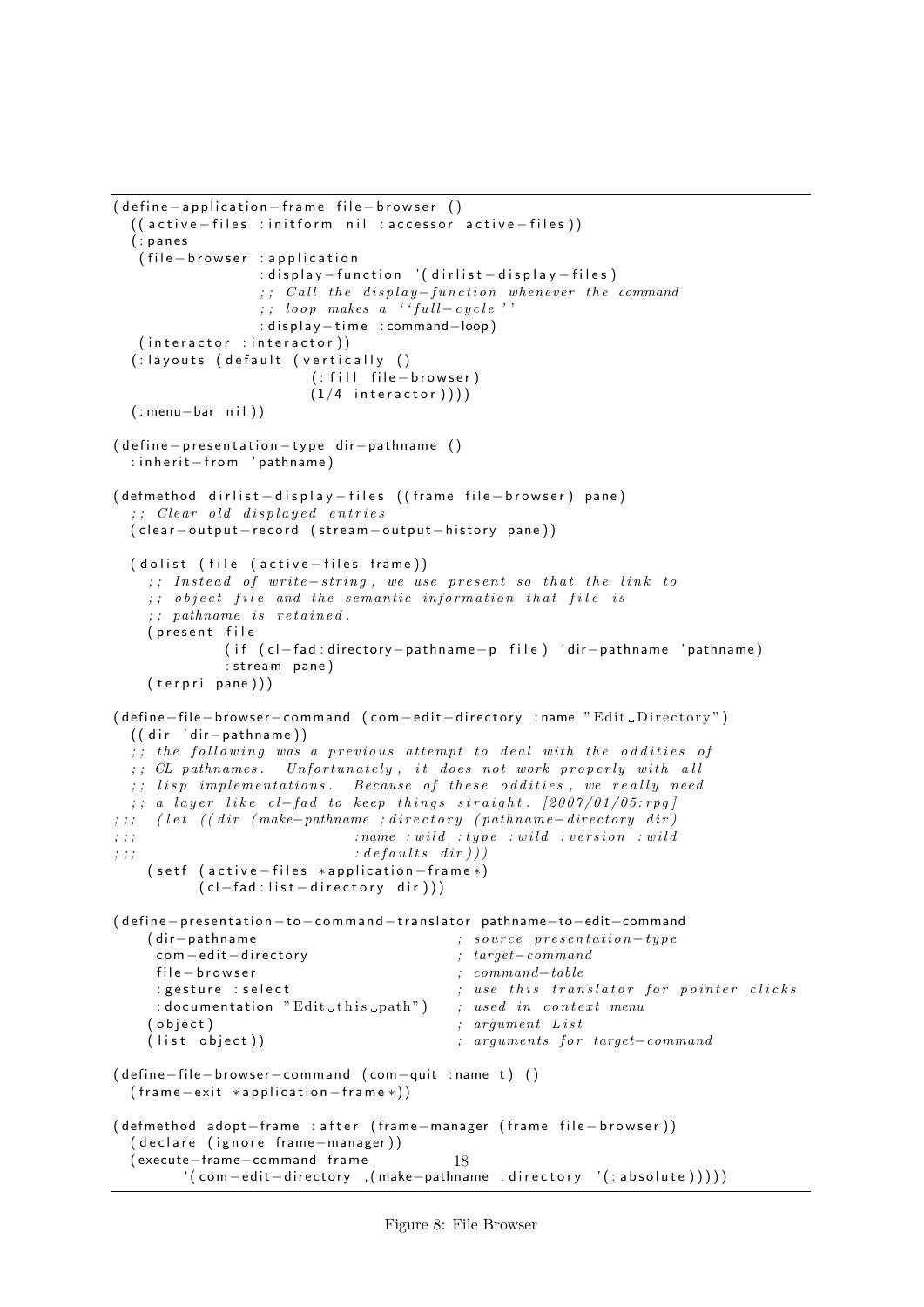### 6.1 A Directory Browser

The dirlist-frame application is a very simple file system browser using presentation types. It defines two panes, an output pane to display directory contents and an input pane to handle user typein. For the output pane, the application defines a display function. dirlist-display-files works in conjunction with the top level command loop. By default, the command loop calls all display functions after a command was processed to make all changes in the application's data structures visible that the command execution might have caused. When all display functions have updated their panes, the command loop displays a prompt in the interactor<sup>17</sup> and waits for the next command.

The dirlist-display-files display function iterates over the contents of the current directory displaying the files one by one. Each output line is produced by a call to present. present creates the association between the text lines on the screen and the Lisp pathname objects.

draw-frame has a single command "Edit directory". The command's body interprets the pathname that it receives as a directory, obtaining a list of the files contained therein. The command simply updates the application variable active-files with the new list.

The CLIM presentation substrate supports a general concept of presentation type translation. This translation mechanism can be used to map objects of one type into a different presentation type, if appropriate. For example, it might be possible to satisfy an input request for a pathname by selecting a computer user's login ID and returning the pathname of the user's home directory. This would be accomplished by defining a translator from a user-id presentation type to the pathname type. The translator would consult the system's user database to retrieve the home directory information to achieve its conversion task.

The command loop of an application frame is regularly requesting commands for processing and it uses accept for its request. Hence, an input context for reading an object with the presentation type command is established and all objects that can be used as commands will become clickable on screen. Here, we can define a presentationto-command translator that translates a pathname into the edit directory command.

The presentation-to-command translator in Figure 8 is very simple. It has the name pathname-toedit-command and converts the presentation type pathname to the command com-edit-directory for the command table of file-browser. The gesture option specifies that it works with the select gesture, while the string supplied to :documentation is used in the context menu.

This command translator has little work to do. The body of the translator has to return a list of arguments that are handed to the command comedit-directory. But we do not need to any conversion of the supplied object, as it is already a pathname. Thus, the object is wrapped in a list and returned to the caller which will apply com-edit-directory to the list.

A simple trick is used to dispatch an initial command to the application frame. An after-method is provided for adopt-frame which runs after the frame manager has adopted the frame for displaying. This is different for an after-method on initialize-instance as an after-method on adopt-frame runs later, when the application frame instance has already a command queue associated with it.

Since this application was defined with an interactor pane for user input, the user can invoke the sole command by typing its name, "Edit Directory." Here, clim supports for automatic command completion becomes visible. Only the first letter has to be typed followed by the complete action (usually Tab) and the command completion facility will complete the input to "Edit Directory". At this point, the CLIM command loop will begin reading the arguments for that command, and will automatically enter a pathname input context. Thus, the user can fill in the required argument either by typing a pathname, or by clicking on one of the pathnames visible in the display pane.

### 6.2 Schedule Example

In this example, we build a simple appointment browser. Since the user of this application will frequently be dealing with the days of the week, we start by defining a new presentation type weekday. This simple presentation type, shown in Figure 9, represents a day of the week as a number from 0 to 6. Each day number is associated with an abbreviated day name, "Mon," "Tue," etc.

<sup>&</sup>lt;sup>17</sup>Omitted when there is no interactor pane.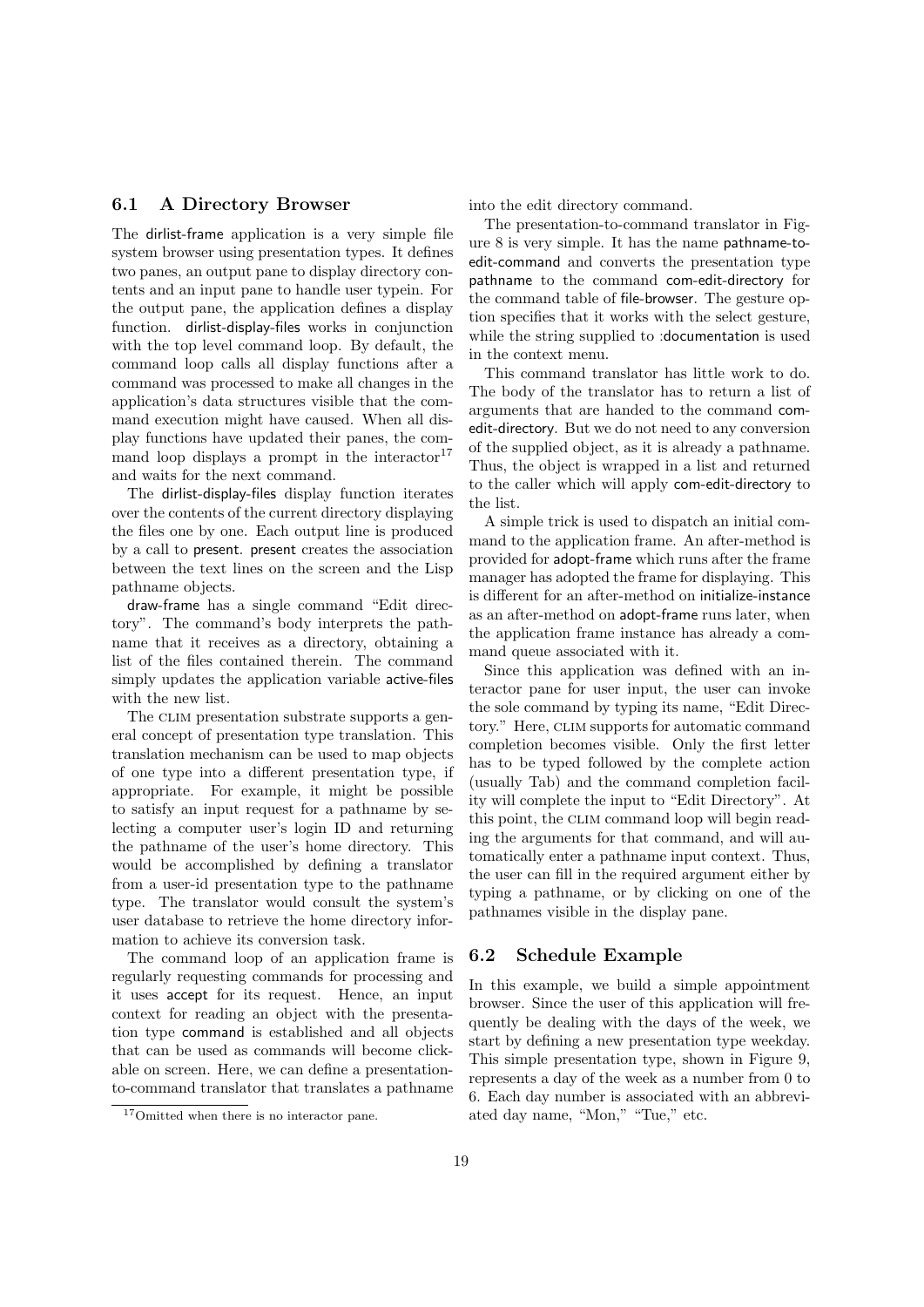```
(\text{defvar} * \text{days} * #("Sun" "Mon" "Tue" "Wed" "Thu" "Fri" "Sat");; Alist of day number and appointment strings
( defvar *test-data*
   '((0) (1 "Dentist") (2 "Staff_meeting") (3 "Performance_Evaluation" "Bowling")
    (4 \text{ "Interview}_at \text{ }\text{ACME" \text{ "The}_s \text{Simpsons" } (5 \text{ "TGIF" } (6 \text{ "Sailing" })))( define - presentation - type weekday ())
( define - presentation - method accept
    ( ( type weekday ) stream ( view textual-view ) &key )
  ( values ( completing-from-suggestions (stream)
             (dotimes (i 7)
                (suggest (are f * days * i) i)))( define-presentation-method present
    ( daynumber ( type weekday) stream ( view textual – view ) &key )
  ( write – string ( aref *days* daynumber) stream))
( define -application - frame scheduler ()
  ( ( appointments : initarg : appointments : initform *test-data *)
   ( current-day : initform nil))
  (: panes (scheduler-display : application
                                 : display −function '(display -appointments))
           (interator :interactor))
  (: layouts (default-layout
               (v ertically ()scheduler-display
                 interactor))
             (alternative-layout
               (horizontally ()
                 interactor
                 scheduler-display)))
  ( : menu−bar t ) )
; ; ; Chooses which day to see in detail,
( de fine−schedule r−command ( com−select−day : name t : menu t )
    ((day 'weekday : gesture : select))
  ( with -slots ( current - day) *application - frame*
    (setq current-day day))
; ; ; Show weekly summary.
( de fine−schedule r−command ( com−show−summary : name t : menu t ) ( )
  ( with -slots ( current - day) *application - frame*
    ( setq current-day nil ) ) )
( define-scheduler-command ( com-toggle-layout : name t : menu t) ( )
  ( with -accessors ( (layout frame -current -layout)) *application -frame*
    ( setf layout ( if ( eq layout 'default -layout)
                         'a l t e r n a t i v e − l a y o u t
                        ' default-layout ) ) ) )
```
Figure 9: Scheduler: application frame, presentation type and commands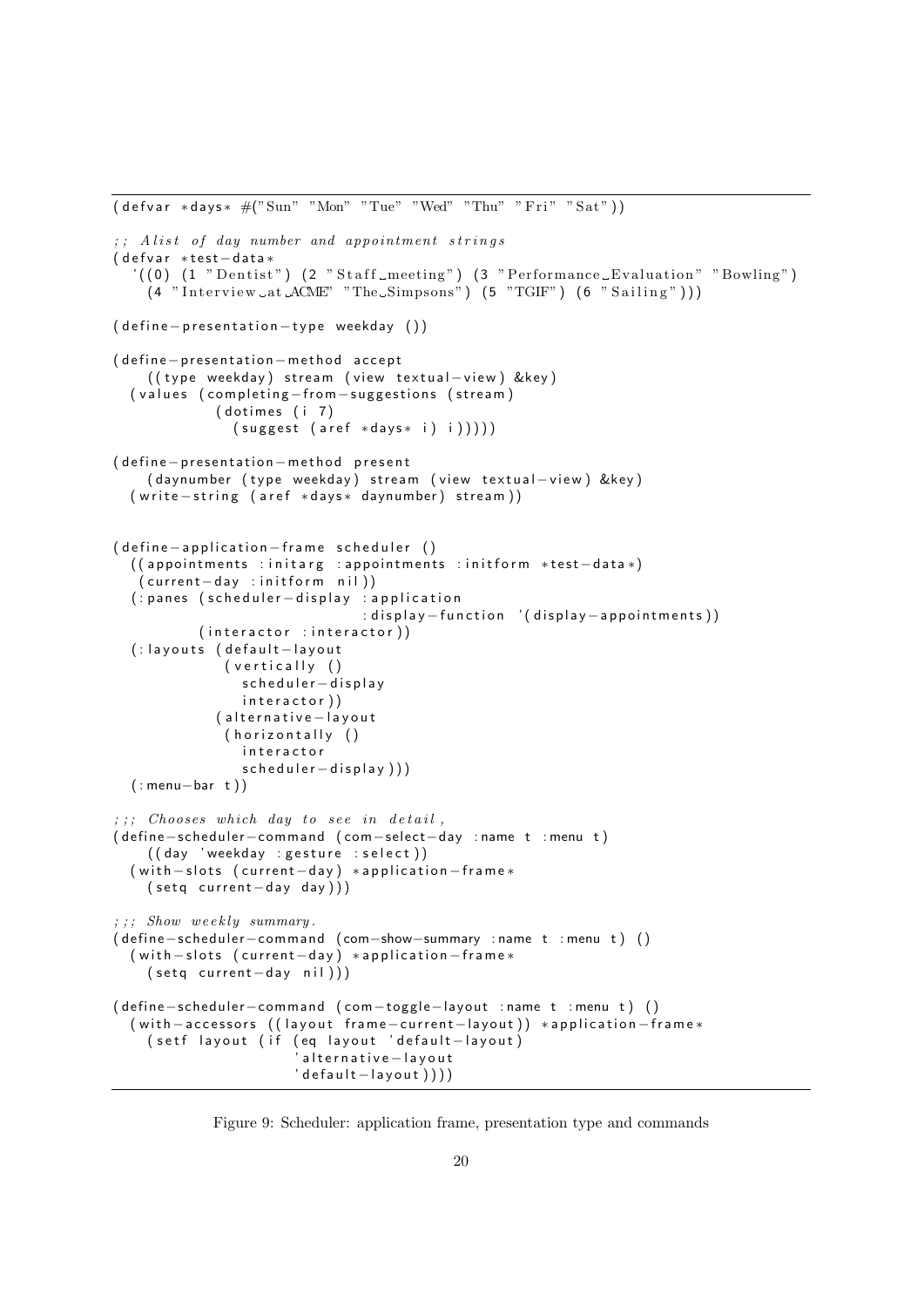```
\therefore ; \therefore Complex display function, shows two completely different displays.
( defmethod display - appointments ((frame scheduler) pane)
  ( clear - output - record ( stream - output - history pane))
  ( with -slots ( current - day appointments) frame
    ( if ( null current-day)
        (show-weekly-summary pane appointments)
        ( show−appoin tmen ts pane
                             current-day
                             (rest (assoc current-day appointments)))))))
;;;; Show a summary of the week, with an appointment count for each
;;; day. You can see the appointments for a specific day by clicking on
; ;; the day name.
( defun show-weekly-summary ( pane appointments)
  ( for matting - table (pane) ; Table headings
    (formatting-row (pane)
      ( with - drawing - options ( pane : text - face : bold)
        (formatting-cell (pane)
          (w rite -string "Day_of _week" pane))
        (formating-cell (panel)( write-string "number of appointments" pane ) ) ) )
    (dolist (day appointments)
      (formatting-row (pane)
        (formating-cell ( pane)(p resent (p \text{ first } \text{ day}) 'weekday : stream pane ) )
        (formatting-cell (pane)
           (format pane "D appointment": P"
                   (length (rest day) )) )); ; ; Show detailed appointment list for day
( defun show-appointments ( pane current-day current-day-appointments)
  ;; Show all days at top so you can switch to another
  ;; day with one click.
  (dotimes (day 7)
    ( with-text-face (pane ( if ( eql day current-day) ': bold ': roman))
       ( present day 'weekday : stream pane ) )
    (w rite -string " " " pane )( terpri pane) ( terpri pane)
  ;; Show all the appointments, one per line
  ( write-string " Appointments_for _" pane)
  ( present current-day 'weekday : stream pane)
  ( terpri pane) ( terpri pane)
  ( dolist ( appointment current-day-appointments)
    ( write-string appointment pane)
    (terpri pane))
```
Figure 10: Scheduler: display functions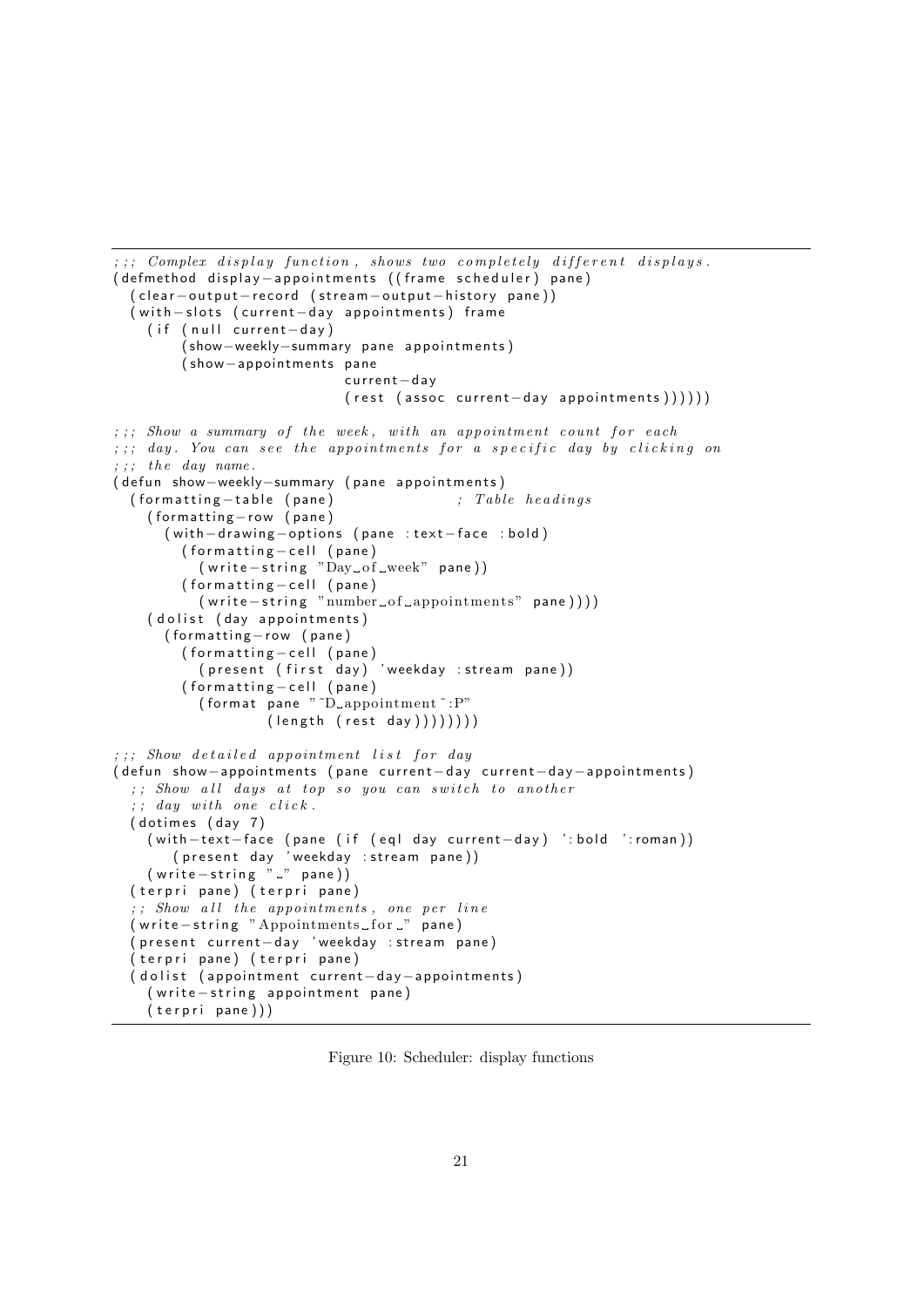The weekday presentation type defines two basic pieces of behavior: how a weekday is displayed, and how it is read as input. The macro define-presentation-method is intended for specializing methods on presentation types. Via this macro, we define a printer and a parser function for the type weekday. As is the case with most presentation types, the printer and parser are duals. That is, the printer, when given an object to print, produces output that the parser can interpret to arrive back at the original object. accept does not need a parser in every case, and for simplicity the programmer might choose not to provide a parser at all.

We took the easy way out with our parser. CLIM provides a completion facility and instead of reading the day name of the stream and parsing it into an integer, we provided an exhaustive set of input to object mappings. The completing-fromsuggestions macro collects all suggestions made by the parser via suggest. suggest takes an input and object as suggestion. In our case, day name taken from \*days\* is the input and the number of the week i is the object. CLIM will match the input given by the user with the suggestions and in case of a match will return the corresponding object to the caller.

We define an application frame for the appointment browser in Figure 9. The frame defines state variables to hold the list of appointments and the current day. This information is kept in slots on the frame, so that multiple copies of the application can be run, each with its own appointment list. The application represents the appointment data as an alist containing an entry for each day of the week, with each entry containing a list of the appointments for the day. Test data is provided as a default initform.

Just as in the previous example, the appointment application defines two panes, an interactor and an output display pane. The appointment application defines two commands. The "Show Summary" command resets the display back to the weekly summary mode by setting the current-day slot to nil. The "Select Day" command sets current-day to the value of an argument that is specified to be a weekday. This presentation type specification allows the command processor to make all presented weekday active when it is filling in this argument, as well as, provide completion assistance to the user.

The command "Select Day" has the following argument specification:

#### $((day 'weekday :gesture : select))$

It takes an argument day of type weekday. Up until now, our command arguments have looked similarly to specialized lambda lists, but next to the type information the arguments of commands are also allowed to have various keyword-value pairs for selection further options. In this case, we supplied the value :select for the option :gesture. The macro define-command parses this keyword-value pair and generate a presentation translator. More precisely, a presentation-to-command translator is defined that is equal in functionality to the one we have seen in the file-browser example. Whenever a presentation of the type pathname is selected (e.g. with pointer clicks) in a command input context, it is translated into a command invocation of "Select Weekday".

Finally, we turn to the display the appointment information. The display function, displayappointments, shown in Figure 10, is somewhat more complex than our earlier example. It can display two different sets of information: a weekly summary showing the days of the week and the number of appointments for each day, or a detailed description of one day's appointments.

display-appointments decides which set of information to display by examining the application state variable current-day. The table formatting facility is used to present the weekly summary information neatly organized. The daily appointment list, by contrast, is displayed using write-string. Note, however, that whenever a day of the week is displayed, it is done with a call to present using the weekday presentation type. This allows the printed weekdays to be selected either as a command or as a weekday argument. This example illustrates how an application with interesting UI behavior can be constructed from a high-level specification of its functionality.

# 7 Conclusion

The series of examples presented in this article illustrates the broad range of functionality provided by clim. The later examples, especially, demonstrate that complex user interfaces can be built econom